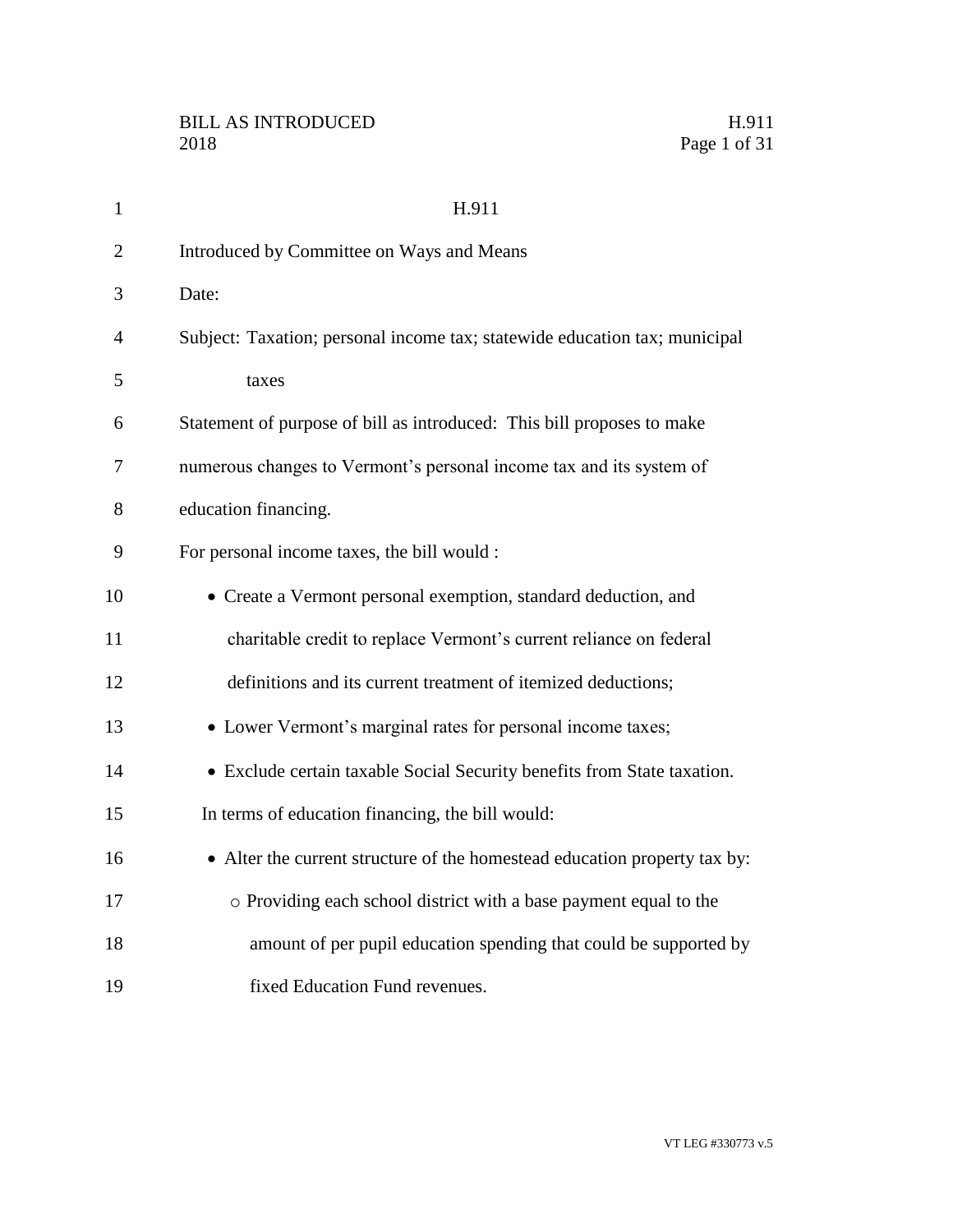### BILL AS INTRODUCED H.911<br>2018 Page 2 of 31

| $\mathbf{1}$   | o For districts that choose to spend above the base amount, an                                |
|----------------|-----------------------------------------------------------------------------------------------|
| $\overline{2}$ | additional homestead tax rate would be equalized across those                                 |
| 3              | districts, based on a single property tax yield.                                              |
| 4              | • Create a school income tax surcharge to support education financing;                        |
| 5              | • Eliminate the General Fund Transfer and move several Education Fund                         |
| 6              | expenses to the General Fund;                                                                 |
| 7              | • Commit all the revenue from the sales and use tax and a portion of the                      |
| 8              | meals and rooms tax to the Education Fund;                                                    |
| 9              | • Set the education funding parameters for fiscal year 2019, including the                    |
| 10             | property dollar equivalent yield and nonresidential property tax rate;                        |
| 11             | • Eliminate the excess spending penalty;                                                      |
| 12             | • Provide for separate municipal and statewide education tax billing.                         |
|                |                                                                                               |
|                |                                                                                               |
| 13<br>14       | An act relating to changes in Vermont's personal income tax and education<br>financing system |
| 15             | It is hereby enacted by the General Assembly of the State of Vermont:                         |
| 16             | *** Personal Income Tax Changes ***                                                           |
| 17             | *** Taxable Income ***                                                                        |
| 18             | Sec. 1. 32 V.S.A. $\S$ 5811 is amended to read:                                               |
| 19             | § 5811. DEFINITIONS                                                                           |
|                |                                                                                               |
| 20             | * * *                                                                                         |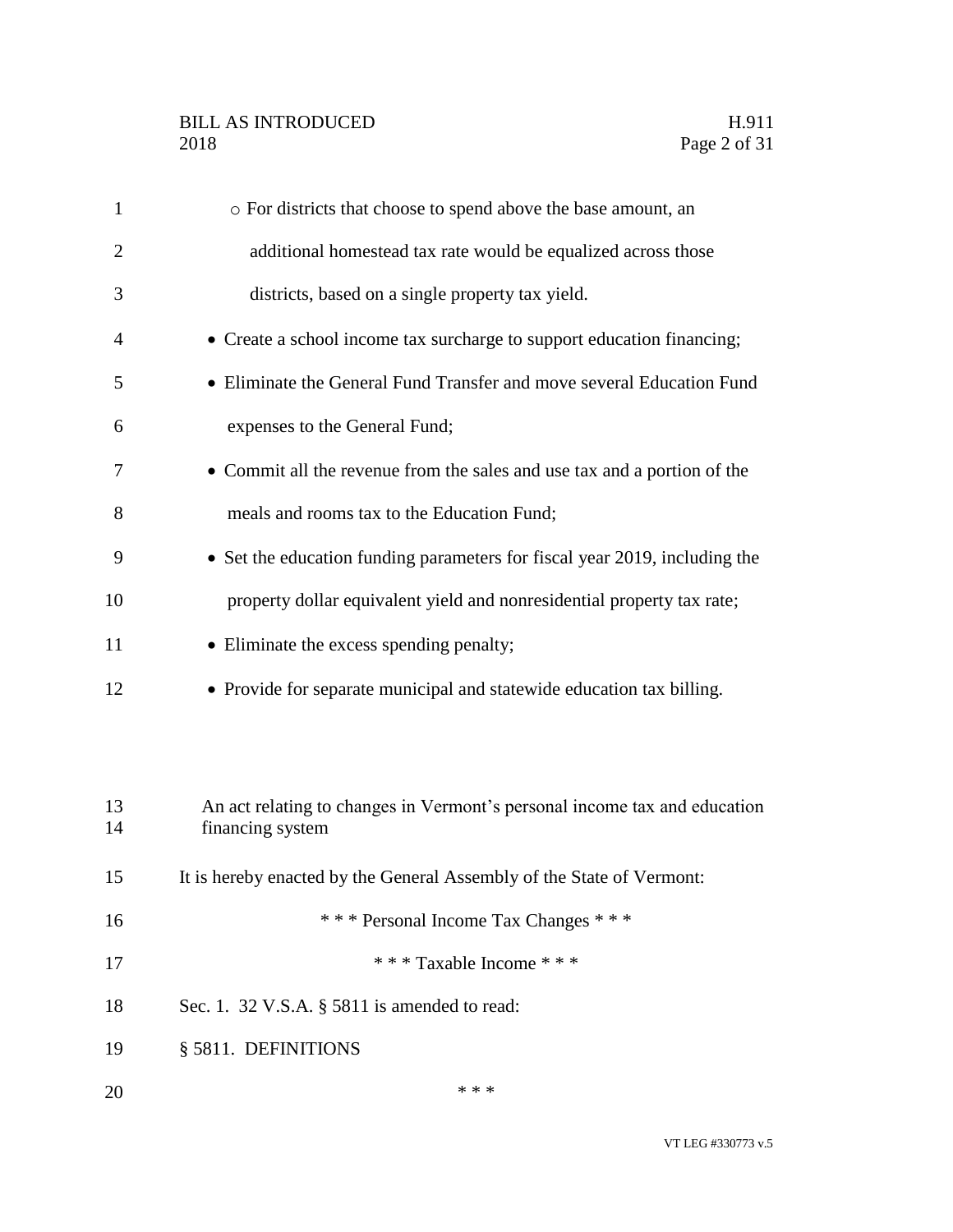### BILL AS INTRODUCED H.911<br>2018 Page 3 of 31

| $\mathbf{1}$   | (21) "Taxable income" means, in the case of an individual, federal               |
|----------------|----------------------------------------------------------------------------------|
| $\overline{2}$ | adjusted gross income determined without regard to 26 U.S.C. § 168(k) and:       |
| 3              | * * *                                                                            |
| $\overline{4}$ | (B) Decreased by the following items of income (to the extent such               |
| 5              | income is included in federal adjusted gross income):                            |
| 6              | (i) income from U.S. government obligations;                                     |
| 7              | (ii) with respect to adjusted net capital gain income as defined in              |
| 8              | 26 U.S.C. § 1(h) reduced by the total amount of any qualified dividend           |
| 9              | income: either the first \$5,000.00 of such adjusted net capital gain income; or |
| 10             | 40 percent of adjusted net capital gain income from the sale of assets held by   |
| 11             | the taxpayer for more than three years, except not adjusted net capital gain     |
| 12             | income from:                                                                     |
| 13             | (I) the sale of any real estate or portion of real estate used by                |
| 14             | the taxpayer as a primary or nonprimary residence; or                            |
| 15             | (II) the sale of depreciable personal property other than farm                   |
| 16             | property and standing timber; or stocks or bonds publicly traded or traded on    |
| 17             | an exchange, or any other financial instruments; regardless of whether sold by   |
| 18             | an individual or business; and provided that the total amount of decrease under  |
| 19             | this subdivision $(21)(B)(ii)$ shall not exceed 40 percent of federal taxable    |
| 20             | income; and                                                                      |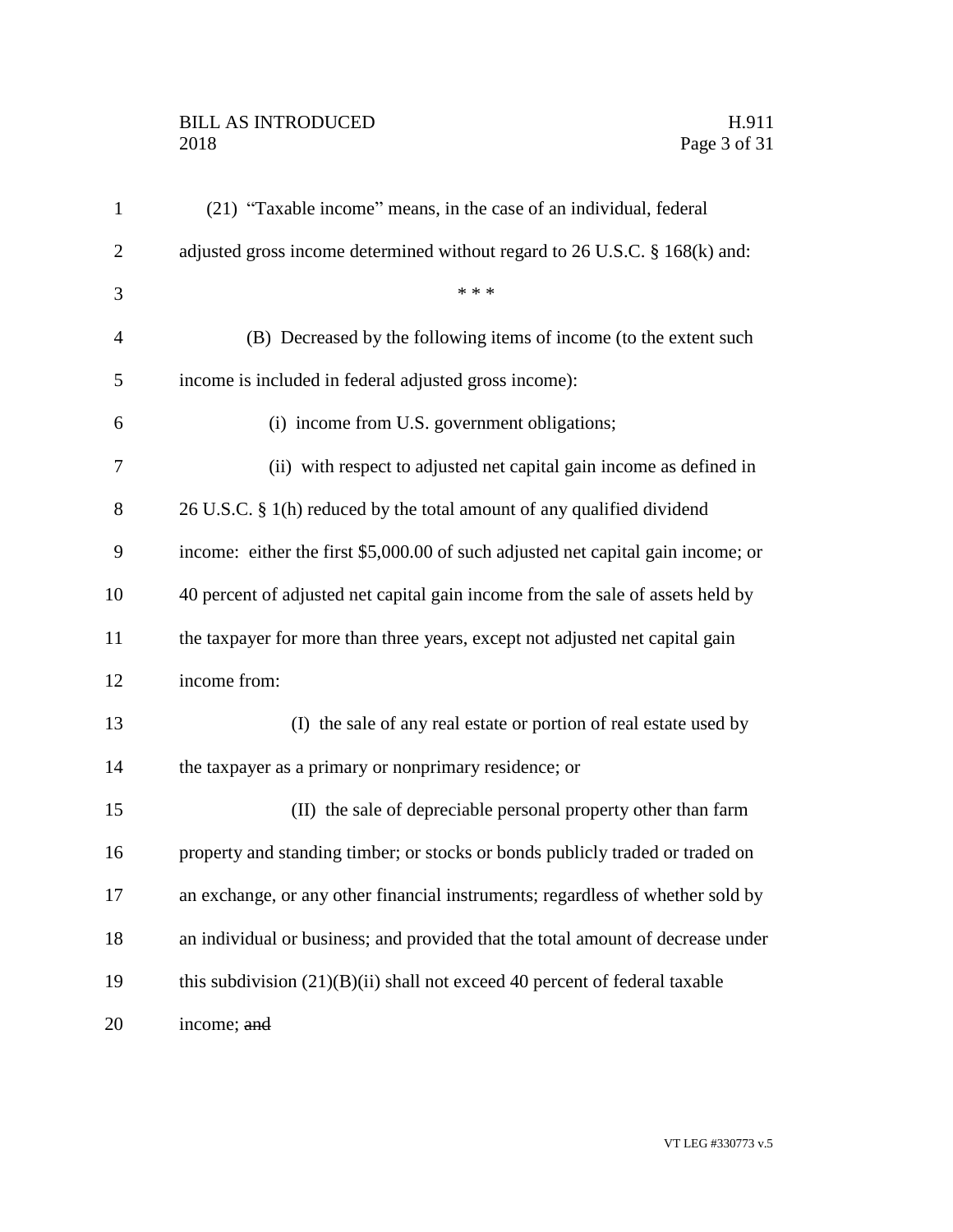| $\mathbf{1}$   | (iii) recapture of State and local income tax deductions not taken              |
|----------------|---------------------------------------------------------------------------------|
| $\overline{2}$ | against Vermont income tax; and                                                 |
| 3              | (iv) the portion of federally taxable benefits received under the               |
| 4              | federal Social Security Act that is required to be excluded under section 5830e |
| 5              | of this chapter; and                                                            |
| 6              | (C) Decreased by the following exemptions and deductions:                       |
| 7              | (i) the amount of personal exemptions taken at the federal level $a$            |
| 8              | personal exemption of \$4,150.00 per person for the taxpayer, for the spouse or |
| 9              | the deceased spouse of the taxpayer whose filing status under section 5822 of   |
| 10             | this chapter is married filing a joint return or surviving spouse, and for each |
| 11             | individual qualifying as a dependent of the taxpayer under 26 U.S.C. § 152,     |
| 12             | provided that no exemption may be claimed for an individual who is a            |
| 13             | dependent of another taxpayer;                                                  |
| 14             | (ii) for taxpayers who do not itemize at the federal level, the                 |
| 15             | amount of the a standard deduction taken at the federal level determined as     |
| 16             | follows:                                                                        |
| 17             | (I) for taxpayers whose filing status under section 5822 of                     |
| 18             | this chapter is unmarried (other than surviving spouses or heads of households) |
| 19             | or married filing separate returns, \$6,000.00;                                 |
| 20             | (II) for taxpayers whose filing status under section 5822 of                    |
| 21             | this chapter is head of household, \$9,000.00;                                  |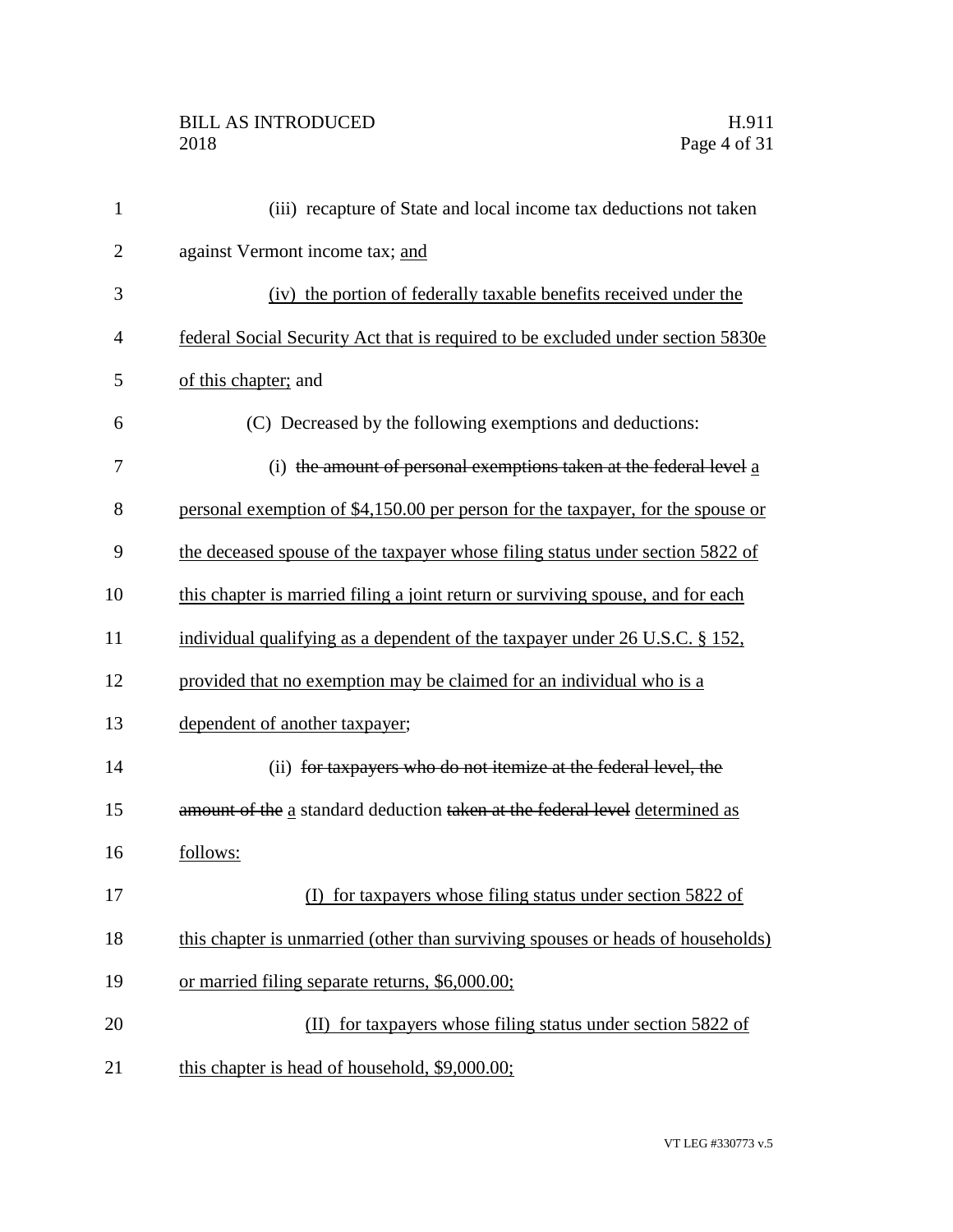| $\mathbf{1}$   | (III) for taxpayers whose filing status under section 5822 of                       |
|----------------|-------------------------------------------------------------------------------------|
| $\overline{2}$ | this chapter is married filing joint return or surviving spouse, \$12,000; and      |
| 3              | (iii) for taxpayers who itemize at the federal level:                               |
| $\overline{4}$ | (I) the amount of federally itemized deductions for medical and                     |
| 5              | dental expenses and charitable contributions;                                       |
| 6              | (II) the total amount of federally itemized deductions, other                       |
| 7              | than deductions for State and local income taxes, medical and dental expenses,      |
| 8              | and charitable contributions, deducted from federal adjusted gross income for       |
| 9              | the taxable year, but in no event shall the amount under this subdivision exceed    |
| 10             | two and one-half times the federal standard deduction allowable to the              |
| 11             | taxpayer; and                                                                       |
| 12             | (III) in no event shall the total amount of deductions allowed                      |
| 13             | under subdivisions (I) and (II) of this subdivision $(21)(C)(iii)$ reduce the total |
| 14             | amount of itemized deductions below the federal standard deduction allowable        |
| 15             | to the taxpayer an additional deduction of \$1,000.00 for each federal deduction    |
| 16             | for which the taxpayer qualified and received under 26 U.S.C. $\S$ 63(f); and       |
| 17             | (iv) the dollar amounts of the personal exemption allowed under                     |
| 18             | subdivision (i) of this subdivision $(21)(C)$ , the standard deduction allowed      |
| 19             | under subdivision (ii) of this subdivision $(21)(C)$ , and the additional deduction |
| 20             | allowed under subdivision (iii) of this subdivision $(21)(C)$ shall be adjusted     |
| 21             | annually for inflation by the Commissioner of Taxes by using the percentage         |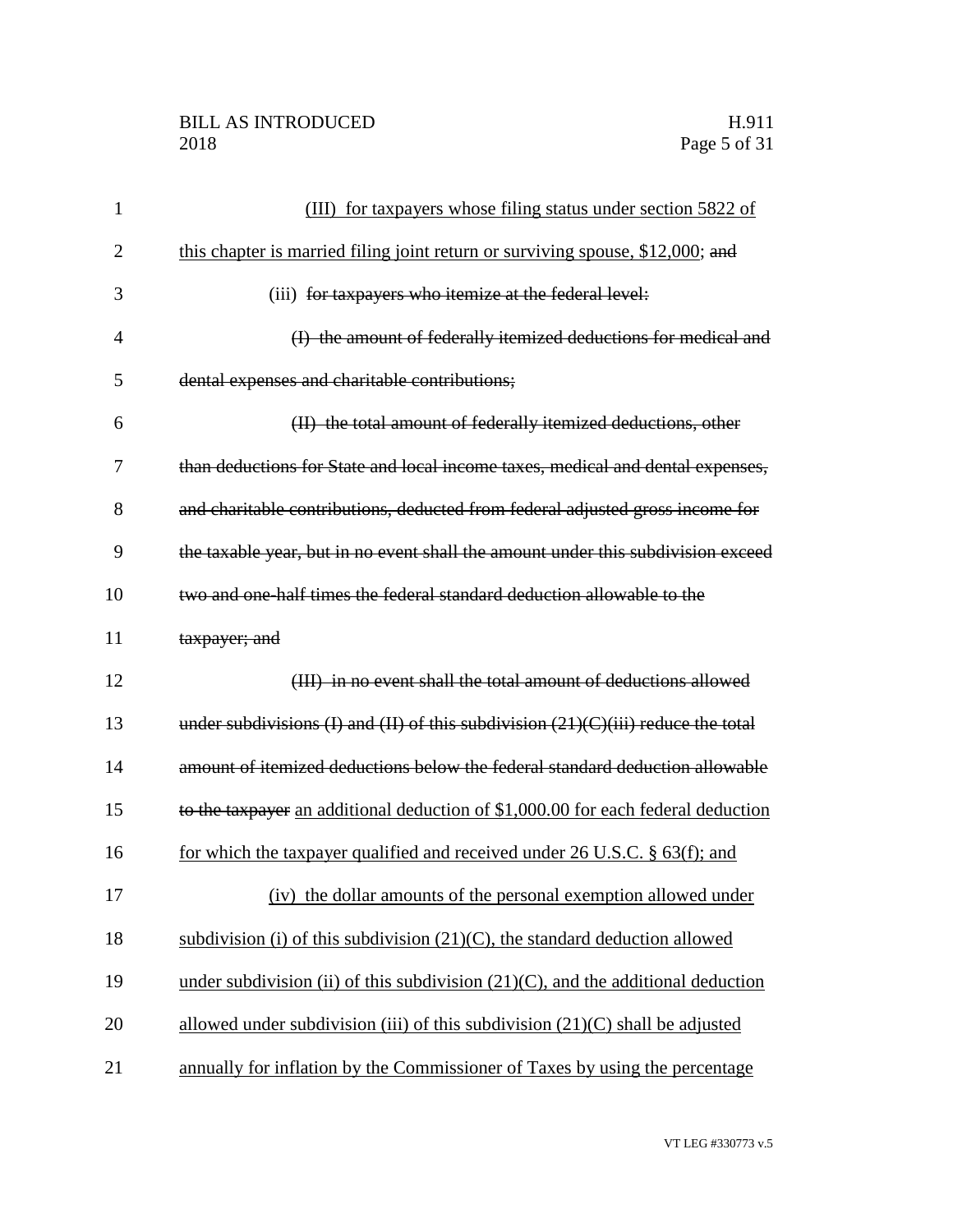| $\mathbf{1}$   | increase in the Consumer Price Index beginning with taxable year 2019 and         |
|----------------|-----------------------------------------------------------------------------------|
| $\overline{2}$ | ending with the taxable year in question. As used in this subdivision,            |
| 3              | "consumer price index" means the last Consumer Price Index for All Urban          |
| $\overline{4}$ | Consumers published by the U.S. Department of Labor.                              |
| 5              | * * *                                                                             |
| 6              | *** Personal Income Tax Rates ***                                                 |
| 7              | Sec. 2. PERSONAL INCOME TAX RATES                                                 |
| 8              | (a) 2009 Spec. Sess. Acts and Resolves No. 2, Sec. 20 is repealed.                |
| 9              | (b) For taxable year 2018 and after, income tax rates under 32 V.S.A.             |
| 10             | $\S$ 5822(a)(1)-(5), after taking into consideration any inflation adjustments to |
| 11             | taxable income as required by 32 V.S.A. $\S$ 5822(b)(2), shall be as follows:     |
| 12             | (1) taxable income that without the passage of this act would have been           |
| 13             | subject to a rate of 3.55 percent shall be taxed at the rate of 3.35 percent      |
| 14             | instead;                                                                          |
| 15             | (2) taxable income that without the passage of this act would have been           |
| 16             | subject to a rate of 6.80 percent shall be taxed at the rate of 6.60 percent      |
| 17             | instead;                                                                          |
| 18             | (3) taxable income that without the passage of this act would have been           |
| 19             | subject to a rate of 7.80 percent shall be taxed at the rate of 7.60 percent      |
| 20             | instead;                                                                          |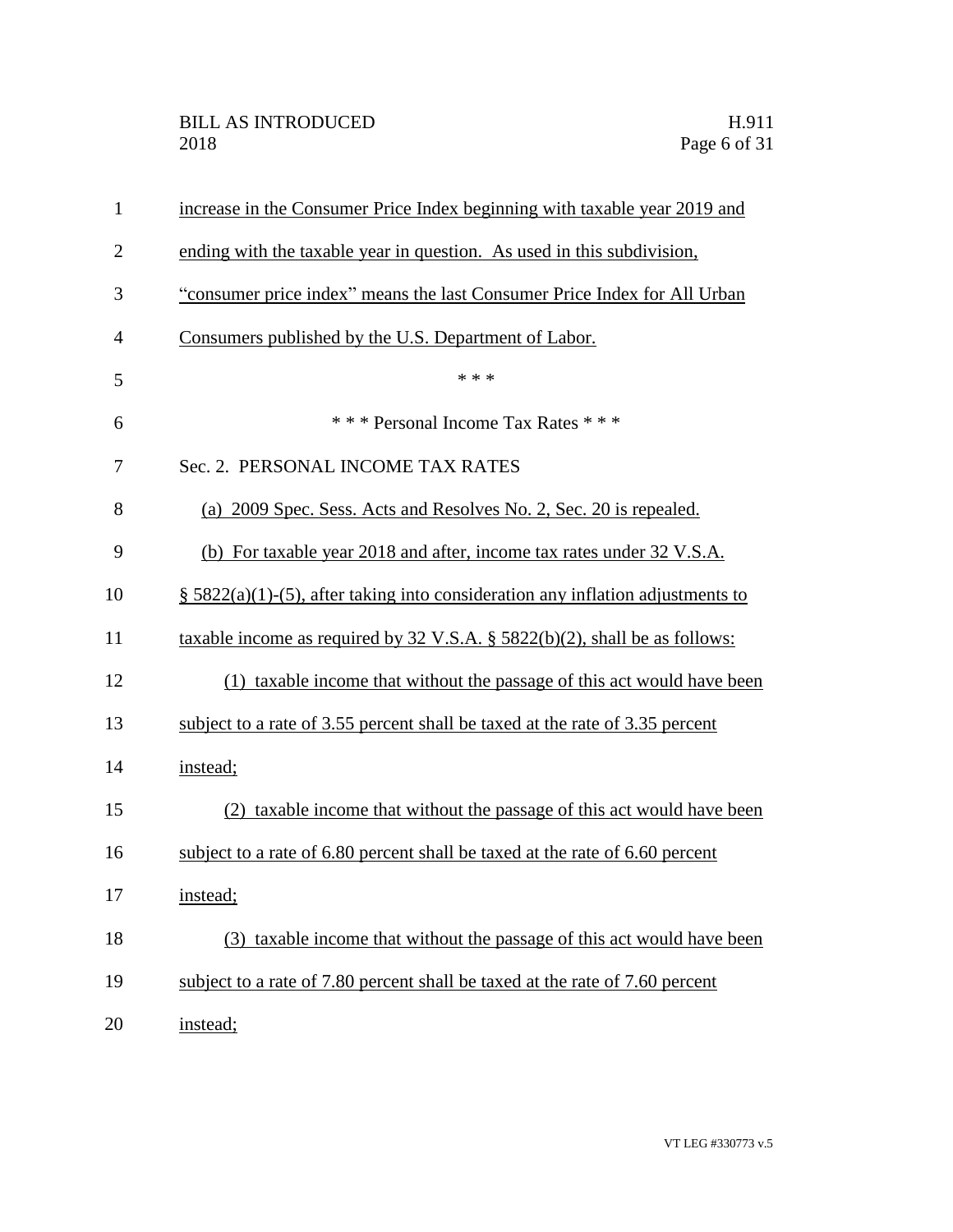| $\mathbf{1}$   | (4) taxable income that without the passage of this act would have been            |
|----------------|------------------------------------------------------------------------------------|
| $\overline{2}$ | subject to a rate of 8.80 percent or 8.95 percent shall be taxed at the rate of    |
| 3              | 8.60 percent instead; the tax brackets for taxable income taxed at 8.80 percent    |
| $\overline{4}$ | and 8.95 percent in taxable year 2017 shall be combined to be taxed at a rate of   |
| 5              | 8.60 for taxable year 2018 and after.                                              |
| 6              | (c) When preparing the Vermont Statutes Annotated for publication, the             |
| 7              | Office of Legislative Council shall revise the tables in 32 V.S.A. § 5822(a)(1)-   |
| 8              | (5) to reflect the changes to the tax rates and tax brackets made in this section. |
| 9              | *** Charitable Credit; Earned Income Tax Credit; Social Security Income;           |
| 10             | Other Adjustments * * *                                                            |
| 11             | Sec. 3. 32 V.S.A. § 5822 is amended to read:                                       |
| 12             | § 5822. TAX ON INCOME OF INDIVIDUALS, ESTATES, AND TRUSTS                          |
| 13             | (a) A tax is imposed for each taxable year upon the taxable income earned          |
| 14             | or received in that year by every individual, estate, and trust, subject to income |
| 15             | taxation under the laws of the United States, in an amount determined by the       |
| 16             | following tables, and adjusted as required under this section:                     |
| 17             | * * *                                                                              |
| 18             | (b) As used in this section:                                                       |
| 19             | (1) "Married individuals," "surviving spouse," "head of household,"                |
| 20             | "unmarried individual," "estate," and "trust" have the same meaning as under       |
| 21             | the Internal Revenue Code.                                                         |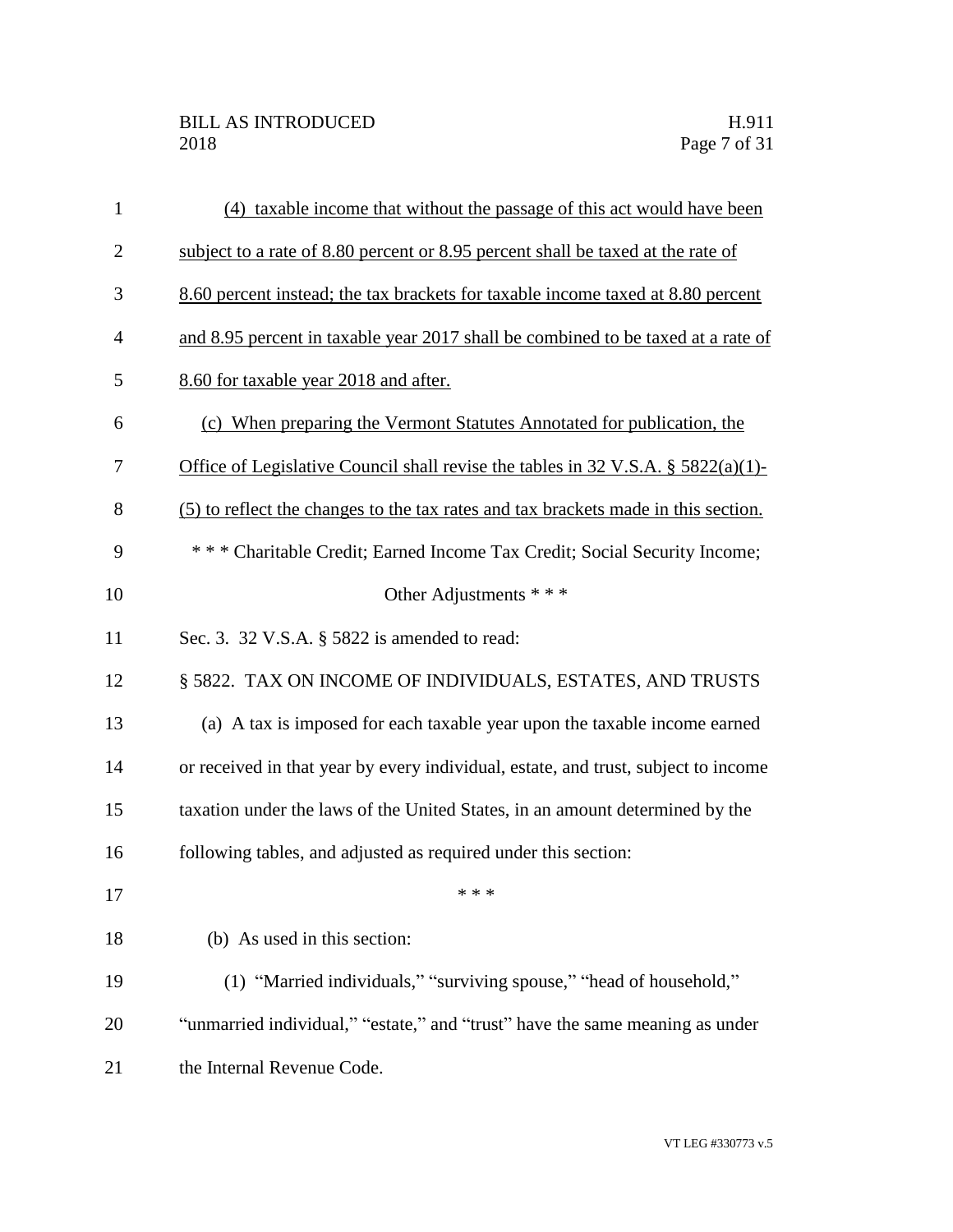### BILL AS INTRODUCED H.911<br>2018 Page 8 of 31

| $\mathbf{1}$   | (2) The amounts of taxable income shown in the tables in this section              |
|----------------|------------------------------------------------------------------------------------|
| $\overline{2}$ | shall be adjusted annually for inflation by the Commissioner of Taxes, using       |
| 3              | the Consumer Price Index adjustment percentage, in the manner prescribed for       |
| $\overline{4}$ | inflation adjustment of federal income tax tables for the taxable year by the      |
| 5              | Commissioner of Internal Revenue, beginning with taxable year 2003                 |
| 6              | percentage increase in the Consumer Price Index beginning with taxable year        |
| 7              | 2019 and ending with the taxable year in question. As used in this subdivision,    |
| 8              | "consumer price index" means the last Consumer Price Index for All Urban           |
| 9              | Consumers published by the U.S. Department of Labor.                               |
| 10             | * * *                                                                              |
| 11             | $(d)(1)$ A taxpayer shall be entitled to a credit against the tax imposed under    |
| 12             | this section of 24 percent of each of the credits allowed against the taxpayer's   |
| 13             | federal income tax for the taxable year as follows: credit for people who are      |
| 14             | elderly or permanently totally disabled, investment tax credit attributable to the |
| 15             | Vermont-property portion of the investment, and child care and dependent care      |
| 16             | credits.                                                                           |
| 17             | * * *                                                                              |
| 18             | Individuals shall receive a nonrefundable charitable contribution<br>(3)           |
| 19             | credit against the tax imposed under this section for the taxable year. The        |
| 20             | credit shall be five percent of the first \$10,000.00 in charitable contributions  |
| 21             | made during the taxable year that are allowable under 26 U.S.C. § 170. This        |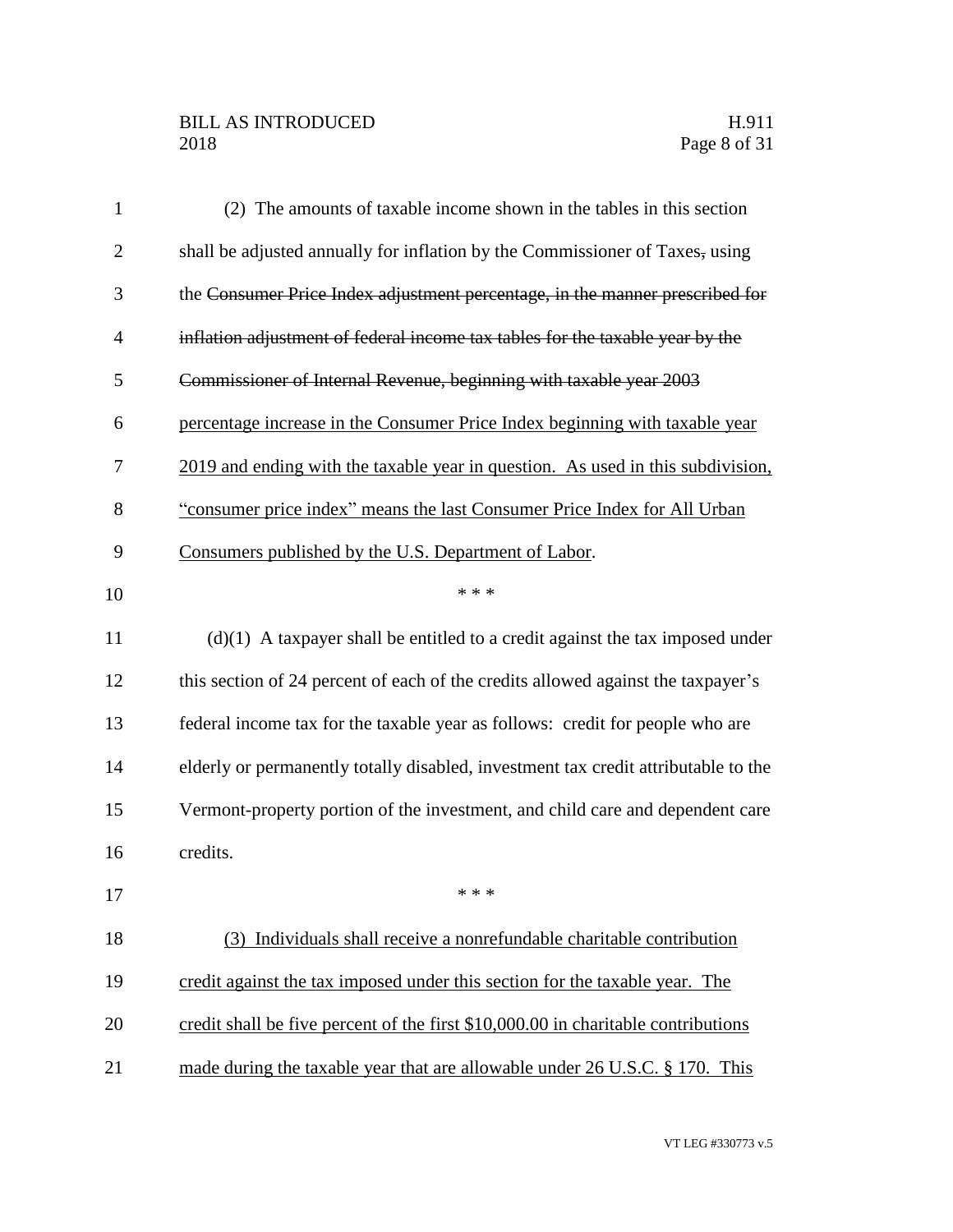| $\mathbf{1}$   | credit shall be available irrespective of a taxpayer's election not to itemize at |
|----------------|-----------------------------------------------------------------------------------|
| $\overline{2}$ | the federal level.                                                                |
| 3              | * * *                                                                             |
| $\overline{4}$ | Sec. 4. 32 V.S.A. § 5828b(a) is amended to read:                                  |
| 5              | (a) A resident individual or part-year resident individual who is entitled to     |
| 6              | an earned income tax credit granted under the laws of the United States shall     |
| 7              | be entitled to a credit against the tax imposed for each year by section 5822 of  |
| 8              | this title. The credit shall be 32 35 percent of the earned income tax credit     |
| 9              | granted to the individual under the laws of the United States, multiplied by the  |
| 10             | percentage which the individual's earned income that is earned or received        |
| 11             | during the period of the individual's residency in this State bears to the        |
| 12             | individual's total earned income.                                                 |
| 13             | Sec. 5. 32 V.S.A. § 5830e is added to read:                                       |
| 14             | § 5830e. SOCIAL SECURITY INCOME                                                   |
| 15             | The portion of federally taxable Social Security benefits excluded from           |
| 16             | taxable income under subdivision $5811(21)(B)(iv)$ of this chapter shall be as    |
| 17             | follows:                                                                          |
| 18             | (1) For taxpayers whose filing status is single, married filing separately,       |
| 19             | head of household, or qualifying widow or widower:                                |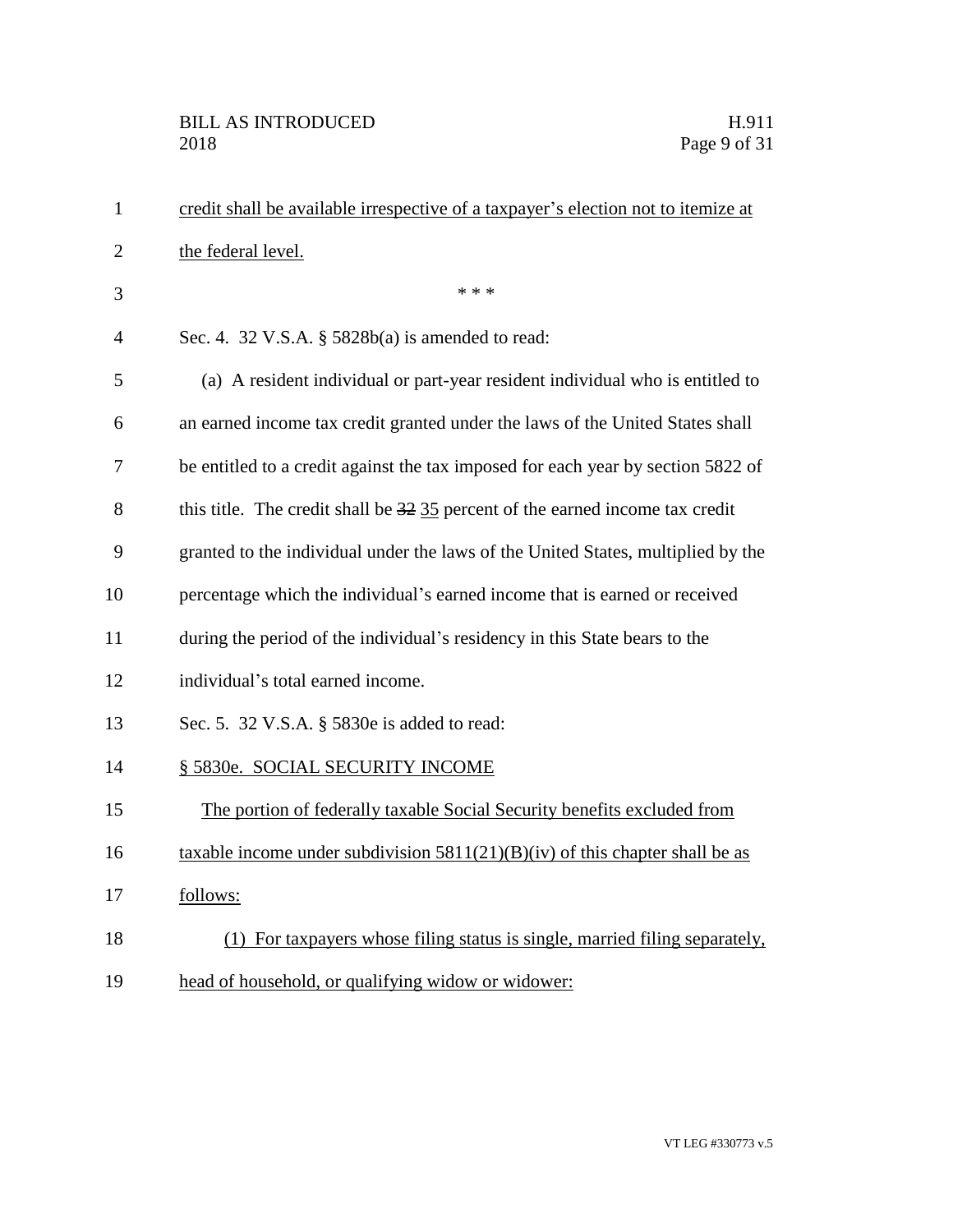| $\mathbf{1}$   | (A) If the federal adjusted gross income of the taxpayer is less than or        |
|----------------|---------------------------------------------------------------------------------|
| $\overline{2}$ | equal to \$45,000.00, all federally taxable benefits received under the federal |
| 3              | Social Security Act shall be excluded.                                          |
| $\overline{4}$ | (B) If the federal adjusted gross income of the taxpayer is greater             |
| 5              | than \$45,000.00 but less than \$55,000.00, the percentage of federally taxable |
| 6              | benefits received under the Social Security Act to be excluded shall be         |
| 7              | proportional to the amount of the taxpayer's federal adjusted gross income      |
| 8              | over \$45,000.00, determined by:                                                |
| 9              | (i) subtracting the federal adjusted gross income of the taxpayer               |
| 10             | from $$55,000.00;$                                                              |
| 11             | (ii) dividing the value under subdivision (i) of this subdivision (B)           |
| 12             | by \$10,000.00; and                                                             |
| 13             | (iii) multiplying the value under subdivision (ii) of this                      |
| 14             | subdivision (B) by the federally taxable benefits received under the Social     |
| 15             | Security Act.                                                                   |
| 16             | (C) If the federal adjusted gross income of the taxpayer is equal to or         |
| 17             | greater than \$55,000.00, no amount of the federally taxable benefits received  |
| 18             | under the Social Security Act shall be excluded under this section.             |
| 19             | (2) For taxpayers whose filing status is married filing jointly:                |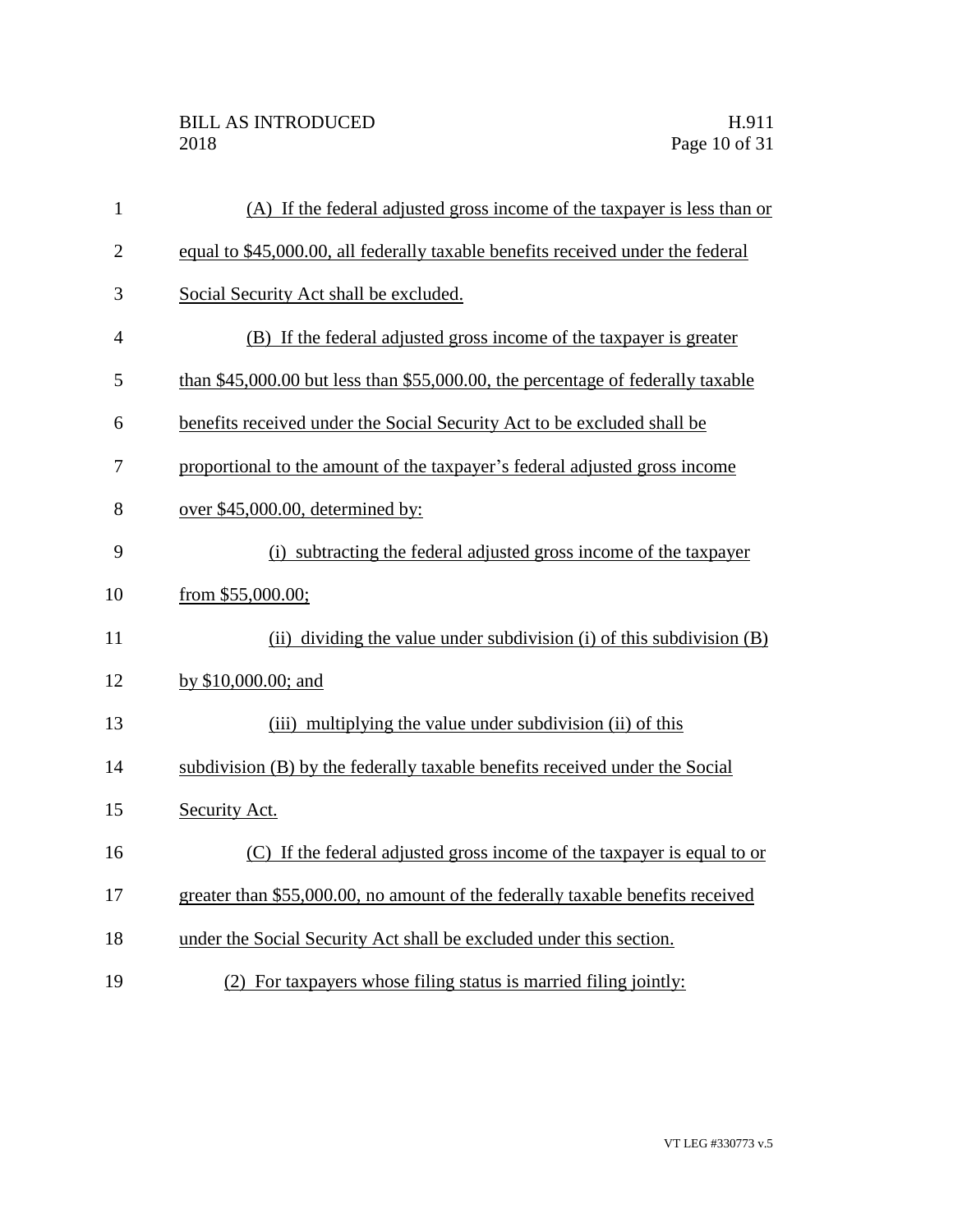| $\mathbf{1}$   | (A) If the federal adjusted gross income of the taxpayer is less than or           |
|----------------|------------------------------------------------------------------------------------|
| $\overline{2}$ | equal to \$60,000.00, all federally taxable benefits received under the Social     |
| 3              | Security Act shall be excluded.                                                    |
| $\overline{4}$ | (B) If the federal adjusted gross income of the taxpayer is greater                |
| 5              | than $$60,000.00$ but less than $$70,000.00$ , the percentage of federally taxable |
| 6              | benefits received under the Social Security Act to be excluded shall be            |
| 7              | proportional to the amount of the taxpayer's federal adjusted gross income         |
| 8              | over \$60,000.00, determined by:                                                   |
| 9              | (i) subtracting the federal adjusted gross income of the taxpayer                  |
| 10             | from \$70,000.00;                                                                  |
| 11             | (ii) dividing the value under subdivision (i) of this subdivision $(B)$            |
| 12             | by \$10,000.00; and                                                                |
| 13             | (iii) multiplying the value under subdivision (ii) of this                         |
| 14             | subdivision (B) by the federally taxable benefits received under the Social        |
| 15             | Security Act.                                                                      |
| 16             | If the federal adjusted gross income of the taxpayer is equal to or<br>(C)         |
| 17             | greater than \$70,000.00, no amount of the federally taxable benefits received     |
| 18             | under the Social Security Act shall be excluded under this section.                |
| 19             | Sec. 6. 32 V.S.A. § 5813 is amended to read:                                       |
| 20             | § 5813. STATUTORY PURPOSES                                                         |
|                |                                                                                    |

21  $***$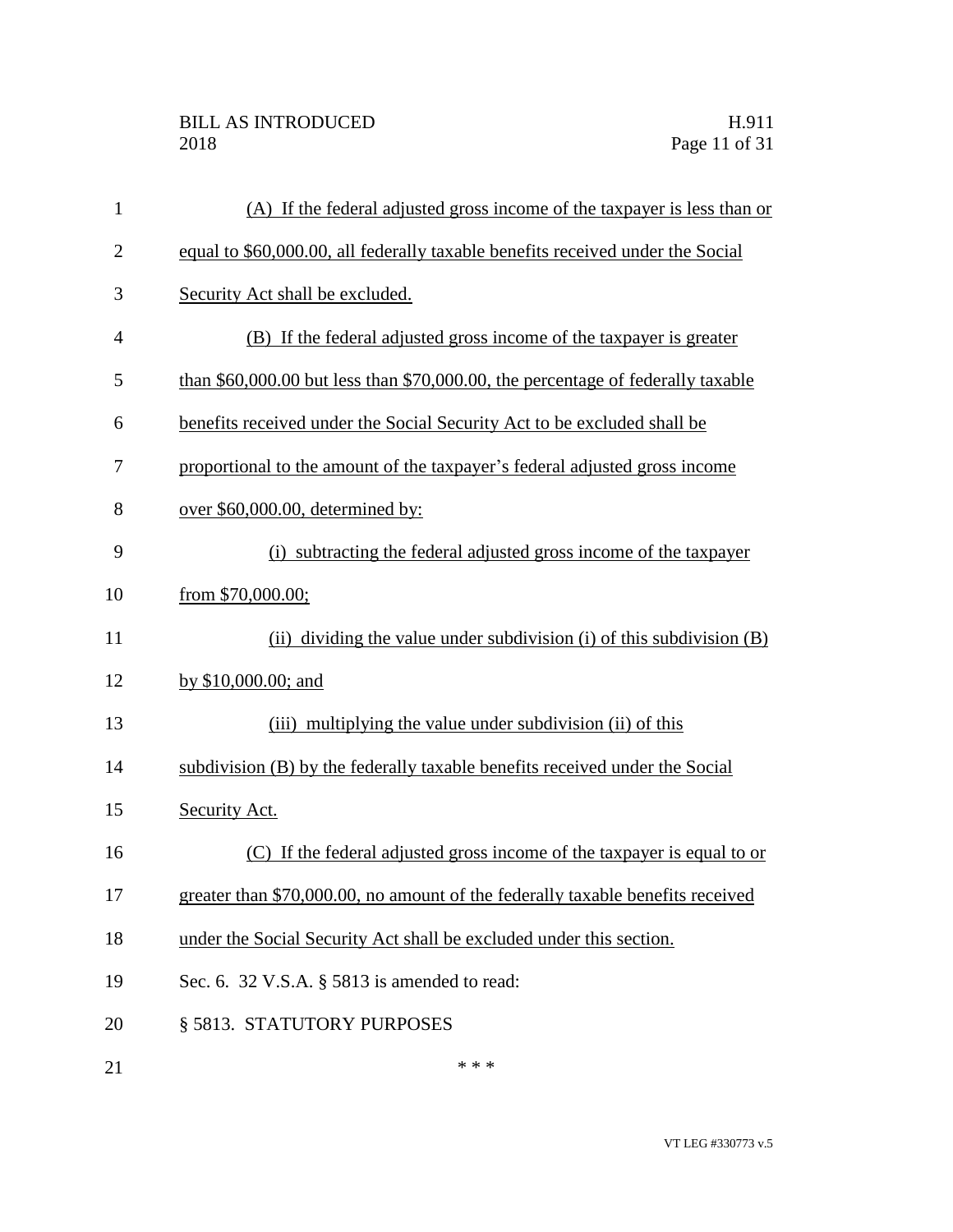| $\mathbf{1}$   | (w) The statutory purpose of the partial exemption of federally taxable            |
|----------------|------------------------------------------------------------------------------------|
| $\overline{c}$ | benefits under the Social Security Act in section 5830e of this title is to lessen |
| 3              | the tax burden on Vermonters with low to moderate income who derive part of        |
| 4              | their income from Social Security payments.                                        |
| 5              | Sec. 6a. 32 V.S.A. § 5824 is amended to read:                                      |
| 6              | § 5824. ADOPTION OF FEDERAL INCOME TAX LAWS                                        |
| 7              | The statutes of the United States relating to the federal income tax, as in        |
| 8              | effect for taxable year $2016$ $2017$ , but without regard to federal income tax   |
| 9              | rates under 26 U.S.C. § 1, are hereby adopted for the purpose of computing the     |
| 10             | tax liability under this chapter.                                                  |
| 11             | *** Education Financing Changes ***                                                |
| 12             | * * * Income Taxes * * *                                                           |
| 13             | Sec. 7. 32 V.S.A. § 5822a is added to read:                                        |
| 14             | § 5822a. SCHOOL INCOME TAX SURCHARGE                                               |
| 15             | (a) In addition to the income tax assessed under section 5822 of this title,       |
| 16             | there shall be imposed a school income tax on individual taxpayers calculated      |
| 17             | as follows:                                                                        |
| 18             | $(1)$ an amount equal to 0.1 percent multiplied by the taxable income of           |
| 19             | the taxpayer taxed at the rate of 3.35 percent under subdivisions $5822(a)(1)-(5)$ |
| 20             | of this title; plus                                                                |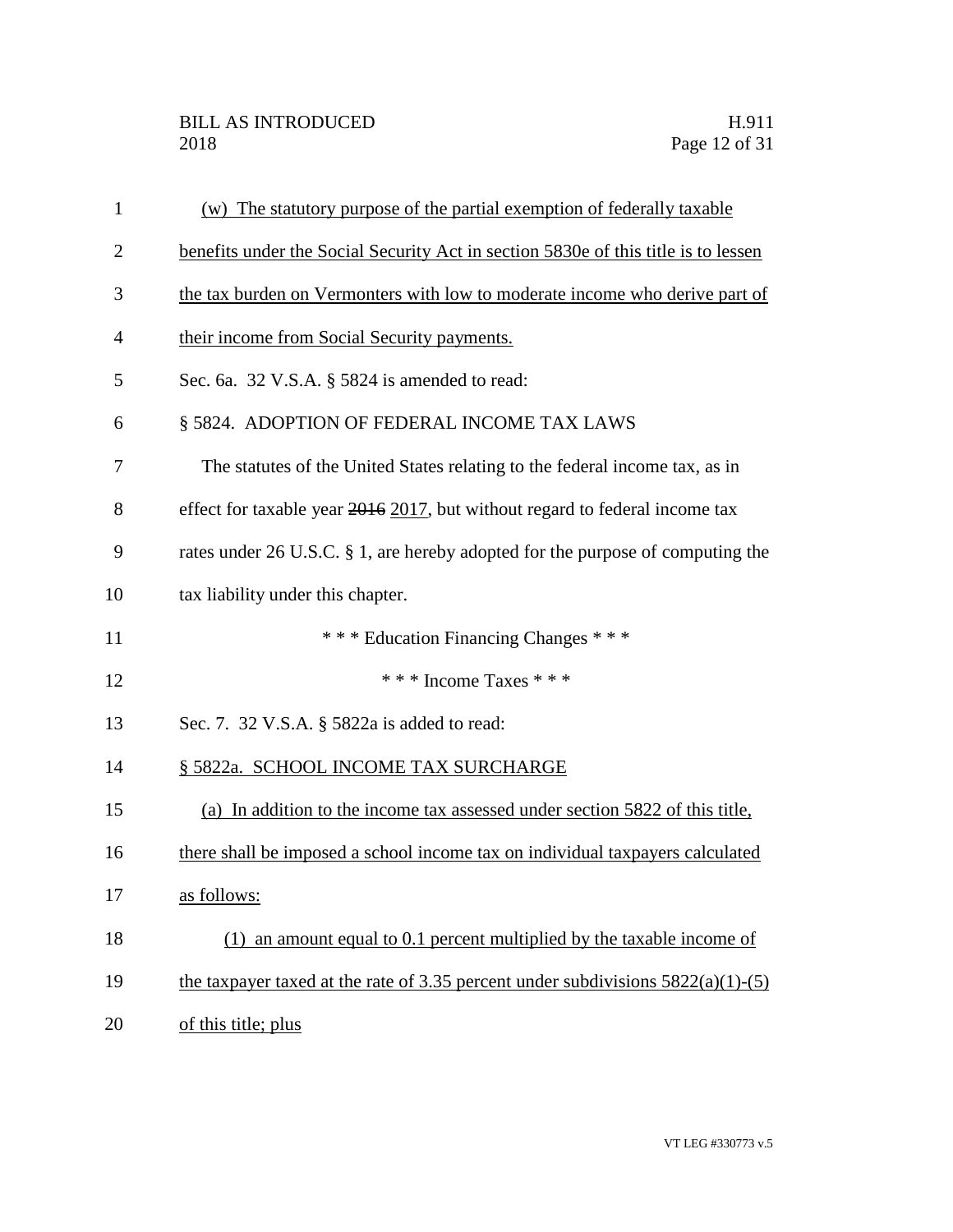# BILL AS INTRODUCED H.911<br>2018 Page 13 of 31

| $\mathbf{1}$   | an amount equal to 0.5 percent multiplied by the taxable income of                   |  |  |  |
|----------------|--------------------------------------------------------------------------------------|--|--|--|
| $\overline{2}$ | the taxpayer taxed at the rate of $6.60$ percent under subdivisions $5822(a)(1)-(5)$ |  |  |  |
| 3              | of this title; plus                                                                  |  |  |  |
| $\overline{4}$ | (3) an amount equal to 0.5 percent multiplied by the taxable income of               |  |  |  |
| 5              | the taxpayer taxed at the rate of 7.60 percent under subdivisions $5822(a)(1)-(5)$   |  |  |  |
| 6              | of this title; plus                                                                  |  |  |  |
| 7              | $(4)$ an amount equal to 1.0 percent multiplied by the taxable income of             |  |  |  |
| 8              | the taxpayer taxed at the rate of 8.60 percent under subdivisions $5822(a)(1)-(5)$   |  |  |  |
| 9              | of this title.                                                                       |  |  |  |
| 10             | (b) The school income tax surcharge shall be assessed and administered in            |  |  |  |
| 11             | the same manner as the personal income tax imposed under section 5822 of             |  |  |  |
| 12             | this title. The school income tax surcharge shall be assessed against each filer     |  |  |  |
| 13             | regardless of the filing status under section 5822 of this title.                    |  |  |  |
| 14             | *** Allocation of Education Funds ***                                                |  |  |  |
| 15             | Sec. 8. 16 V.S.A. § 4025 is amended to read:                                         |  |  |  |
| 16             | § 4025. EDUCATION FUND                                                               |  |  |  |
| 17             | (a) The Education Fund is established to comprise the following:                     |  |  |  |
| 18             | (1) All all revenue paid to the State from the statewide education tax on            |  |  |  |
| 19             | nonresidential and homestead property under 32 V.S.A. chapter 135.                   |  |  |  |
| 20             | (2) For each fiscal year, the amount of the general funds appropriated               |  |  |  |
| 21             | and transferred to the Education Fund shall be \$305,900,000.00, to be               |  |  |  |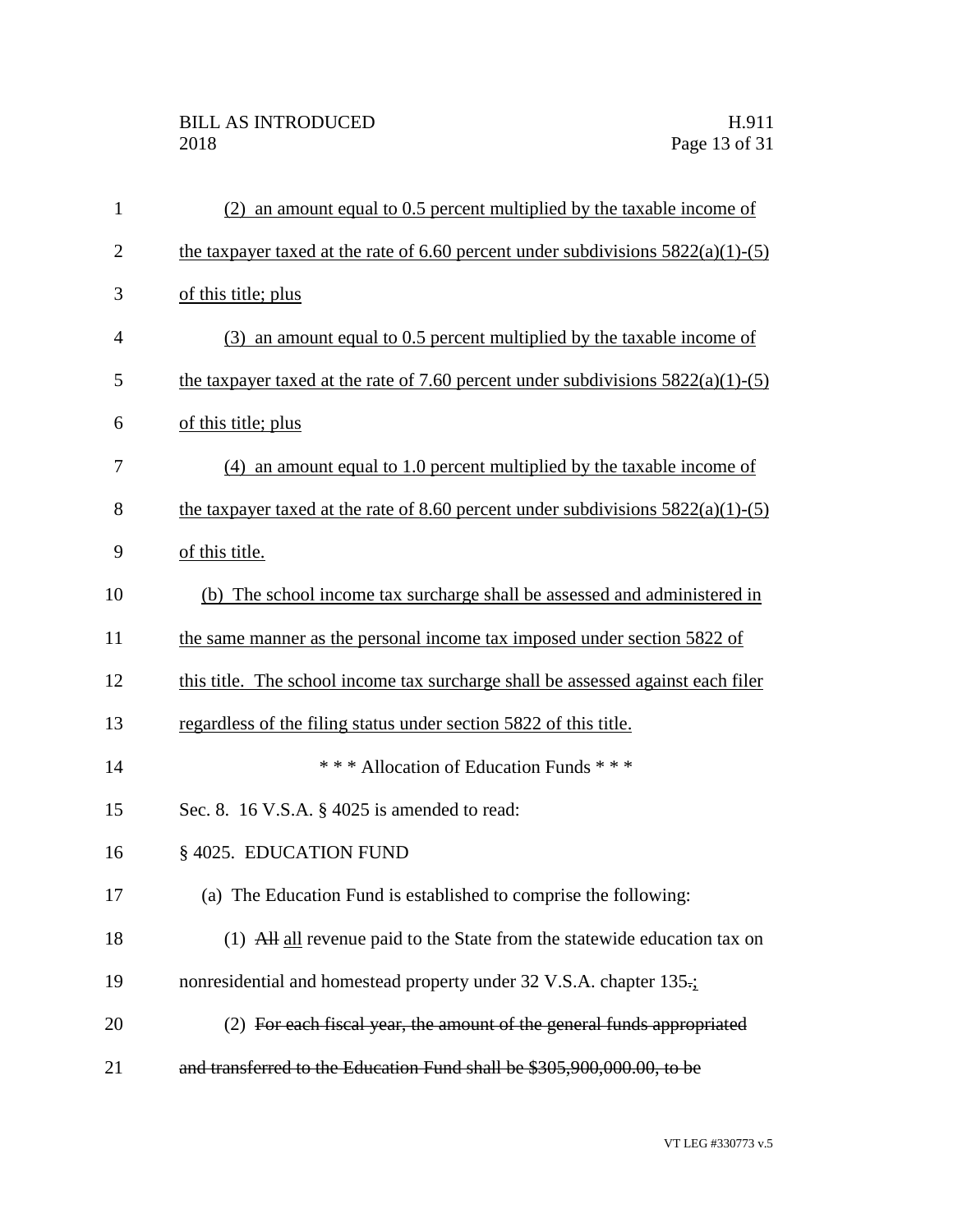| $\mathbf{1}$   | increased annually beginning for fiscal year 2018 by the consensus Joint Fiscal |  |
|----------------|---------------------------------------------------------------------------------|--|
| $\overline{2}$ | Office and Administration determination of the National Income and Product      |  |
| 3              | Accounts (NIPA) Implicit Price Deflator for State and Local Government          |  |
| 4              | Consumption Expenditures and Gross Investment as reported by the U.S.           |  |
| 5              | Department of Commerce, Bureau of Economic Analysis through the fiscal          |  |
| 6              | year for which the payment is being determined, plus an additional one-tenth    |  |
| 7              | of one percent. [Repealed.]                                                     |  |
| 8              | (3) Revenues revenues from State lotteries under 31 V.S.A. chapter 14,          |  |
| 9              | and from any multijurisdictional lottery game authorized under that chapter.    |  |
| 10             | (4) 25 percent of the revenues from the rooms tax imposed by 32 V.S.A.          |  |
| 11             | $\S$ 9241(a) and from the meals tax imposed by 32 V.S.A. § 9241(b);             |  |
| 12             | (5) One-third one-third of the revenues raised from the purchase and use        |  |
| 13             | tax imposed by 32 V.S.A. chapter 219, notwithstanding 19 V.S.A. § $11(1)$ .     |  |
| 14             | (6) Thirty-six percent of the revenues raised from the sales and use tax        |  |
| 15             | imposed by 32 V.S.A. chapter 233.;                                              |  |
| 16             | (7) Medicaid reimbursement funds pursuant to subsection 2959a(f) of             |  |
| 17             | this title; and                                                                 |  |
| 18             | (8) revenues from the school income tax surcharge imposed by                    |  |
| 19             | 32 V.S.A. § 5822a.                                                              |  |
| 20             | (b) Monies in the Education Fund shall be used for the following:               |  |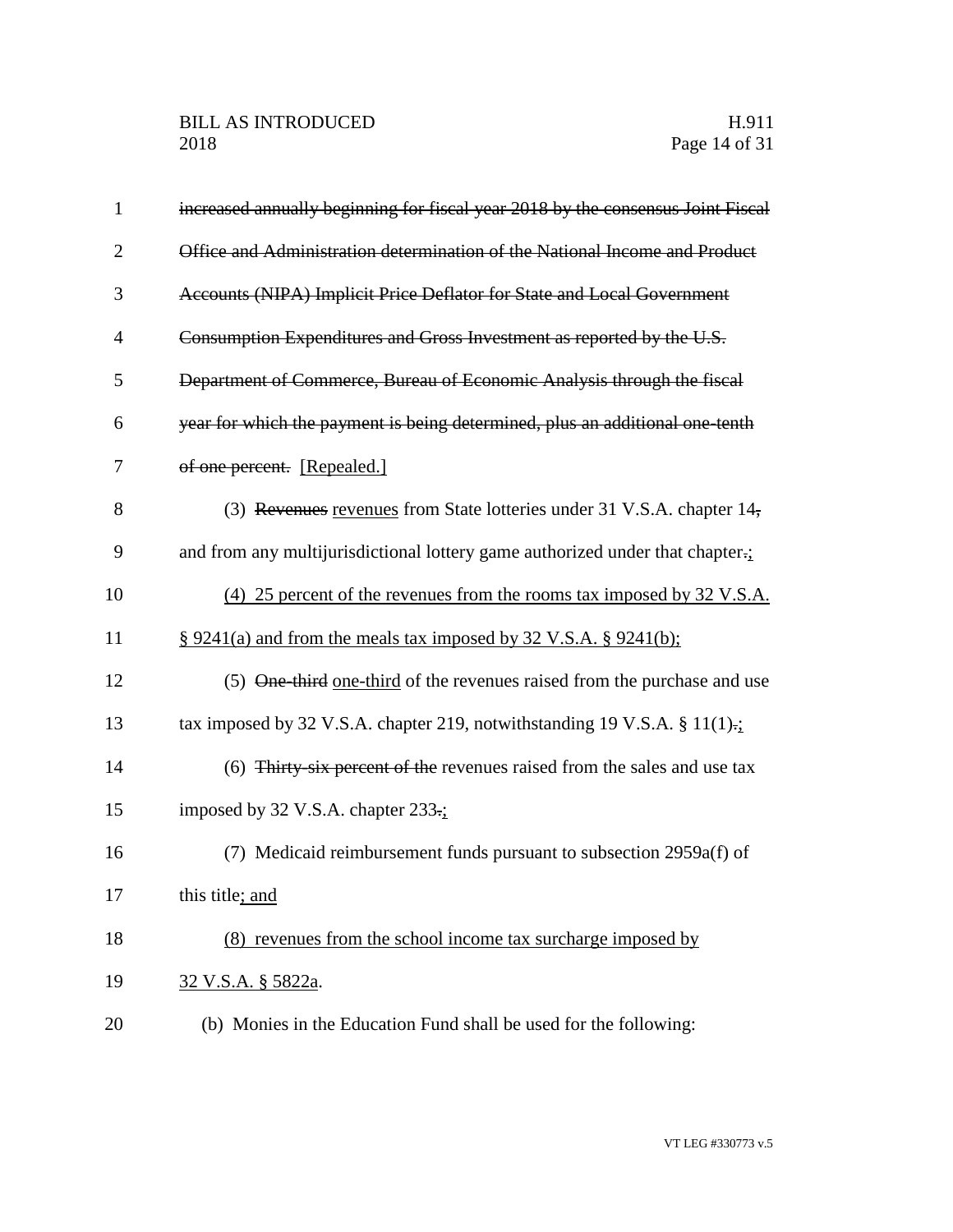# BILL AS INTRODUCED H.911<br>2018 Page 15 of 31

| $\mathbf{1}$   | (1) To make payments to school districts and supervisory unions for the          |
|----------------|----------------------------------------------------------------------------------|
| $\overline{2}$ | support of education in accordance with the provisions of section 4028 of this   |
| 3              | title, other provisions of this chapter, and the provisions of 32 V.S.A.         |
| $\overline{4}$ | chapter 135, to make payments to carry out programs of adult education in        |
| 5              | accordance with section 945 of this title, and to provide funding for the        |
| 6              | community high school of Vermont; however, no payments from the                  |
| $\overline{7}$ | Education Fund shall be used to fund initiatives under subchapter 2 of           |
| 8              | chapter 23 of this title.                                                        |
| 9              | * * *                                                                            |
| 10             | (3) To make payments required under 32 V.S.A. $\S$ 6066(a)(1) and (2)            |
| 11             | and only that portion attributable to education taxes, as determined by the      |
| 12             | Commissioner of Taxes, of payments required under 32 V.S.A. $\S$ 6066(a)(3)      |
| 13             | and 6066(b). The State Treasurer shall withdraw funds from the Education         |
| 14             | Fund upon warrants issued by the Commissioner of Finance and Management          |
| 15             | based on information supplied by the Commissioner of Taxes. The                  |
| 16             | Commissioner of Finance and Management may draw warrants for                     |
| 17             | disbursements from the Fund in anticipation of receipts. All balances in the     |
| 18             | Fund at the end of any fiscal year shall be carried forward and remain a part of |
| 19             | the Fund. Interest accruing from the Fund shall remain in the Fund.              |
|                |                                                                                  |

 $***$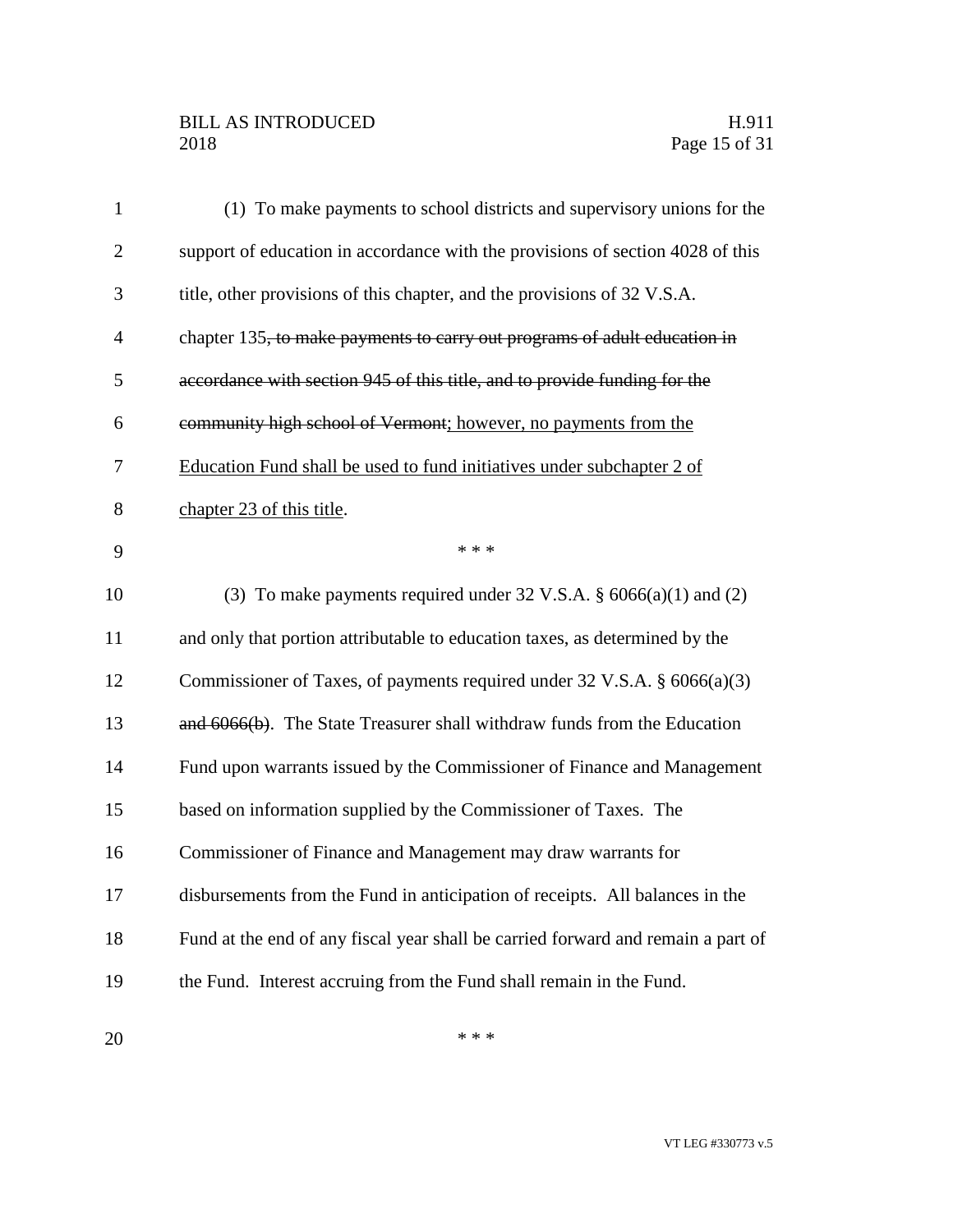# BILL AS INTRODUCED H.911<br>2018 Page 16 of 31

| $\mathbf{1}$   | Sec. 9. 32 V.S.A. $\S$ 435(b) is amended to read:                                  |  |
|----------------|------------------------------------------------------------------------------------|--|
| 2              | (b) The General Fund shall be composed of revenues from the following              |  |
| 3              | sources:                                                                           |  |
| $\overline{4}$ | * * *                                                                              |  |
| 5              | (5) Individual individual income taxes levied pursuant to chapter 151 of           |  |
| 6              | this title, except for the individual school income tax surcharge imposed by       |  |
| 7              | section 5822a of this title;                                                       |  |
| 8              | * * *                                                                              |  |
| 9              | (7) Meals and rooms taxes levied pursuant to chapter 225 of this title             |  |
| 10             | 75 percent of the rooms tax levied under subsection $9241(a)$ of this title,       |  |
| 11             | 75 percent of the meals tax levied under subsection 9241(b) of this title, and all |  |
| 12             | of the alcoholic beverage tax levied under subsection 9241(c) of this title;       |  |
| 13             | * * *                                                                              |  |
| 14             | (11) 64 percent of the revenue from sales and use taxes levied pursuant            |  |
| 15             | to chapter 233 of this title; [Repealed.]                                          |  |
| 16             | * * *                                                                              |  |
| 17             | *** Calculation of Homestead Property Tax Rates ***                                |  |
| 18             | Sec. 10. 32 V.S.A. § 5401 is amended to read:                                      |  |
| 19             | § 5401. DEFINITIONS                                                                |  |
| 20             | As used in this chapter:                                                           |  |
| 21             | * * *                                                                              |  |

Page 16 of 31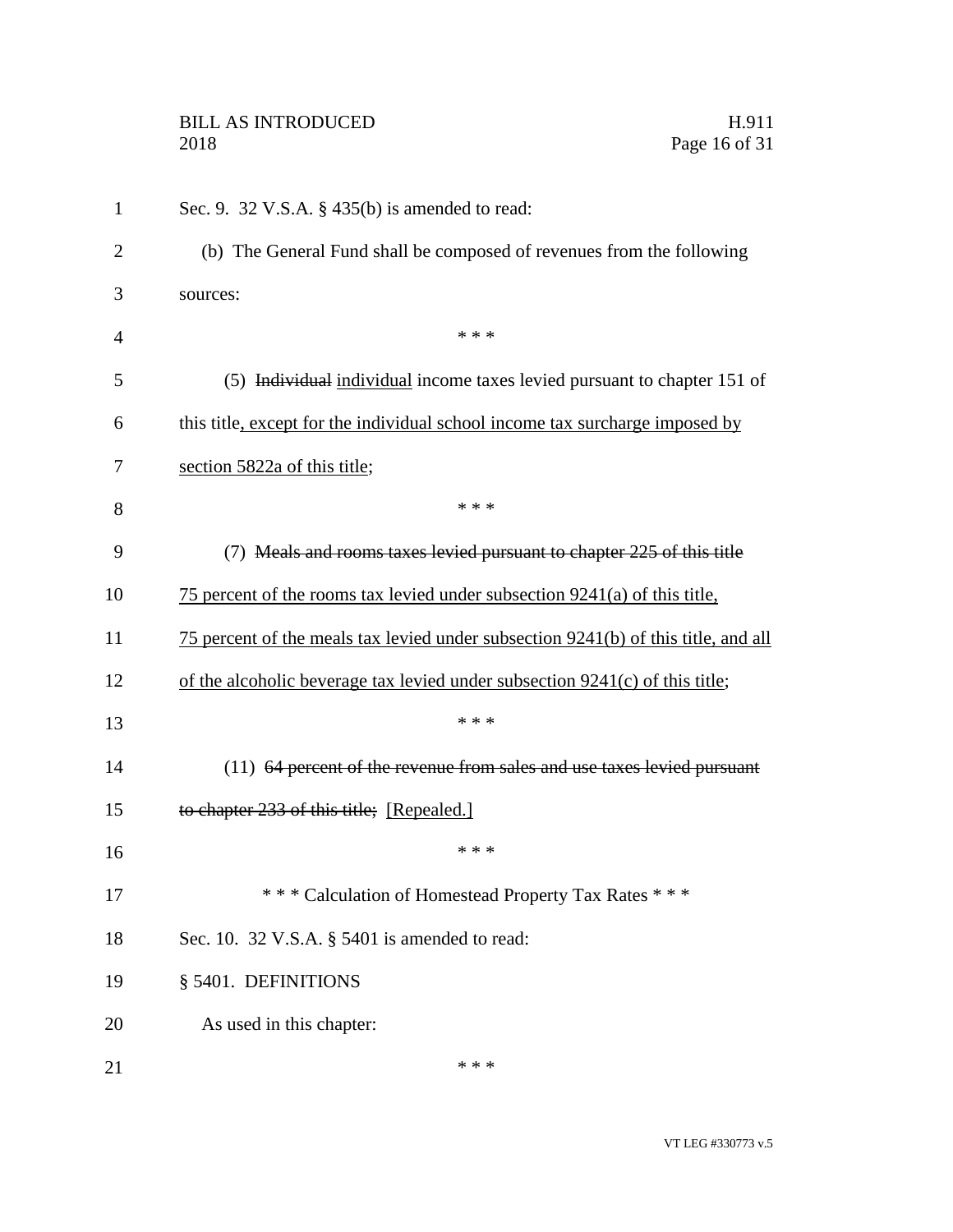| $\mathbf{1}$   | $(13)(A)(i)$ "Education For districts with education spending per                |  |  |  |
|----------------|----------------------------------------------------------------------------------|--|--|--|
| $\overline{2}$ | equalized pupil that is equal to or in excess of the base spending amount,       |  |  |  |
| 3              | "education property tax spending adjustment" means the greater of: one or a      |  |  |  |
| 4              | fraction in which the numerator is the district's education spending plus excess |  |  |  |
| 5              | spending, per equalized pupil, above the base spending amount for the school     |  |  |  |
| 6              | year; and the denominator is the property dollar equivalent yield for the school |  |  |  |
| 7              | year, as defined in subdivision (15) of this section.                            |  |  |  |
| 8              | (ii) For districts with education spending per equalized pupil that              |  |  |  |
| 9              | is less than the base spending amount, the education property tax spending       |  |  |  |
| 10             | adjustment shall be zero.                                                        |  |  |  |
| 11             | (B) "Education income tax spending adjustment" means the greater                 |  |  |  |
| 12             | of: one or a fraction in which the numerator is the district's education         |  |  |  |
| 13             | spending plus excess spending, per equalized pupil, for the school year; and     |  |  |  |
| 14             | the denominator is the income dollar equivalent yield for the school year, as    |  |  |  |
| 15             | defined in subdivision (16) of this section. [Repealed.]                         |  |  |  |
| 16             | * * *                                                                            |  |  |  |
| 17             | (15) "Property dollar equivalent yield" means the amount of education            |  |  |  |
| 18             | spending per equalized pupil that would result if the homestead tax rate were    |  |  |  |
| 19             | \$1.00 per \$100.00 of equalized education property value, and the statutory     |  |  |  |
| 20             | reserves under 16 V.S.A. § 4026 and section 5402b of this title were             |  |  |  |
| 21             | maintained, calculated as if total statewide education spending per equalized    |  |  |  |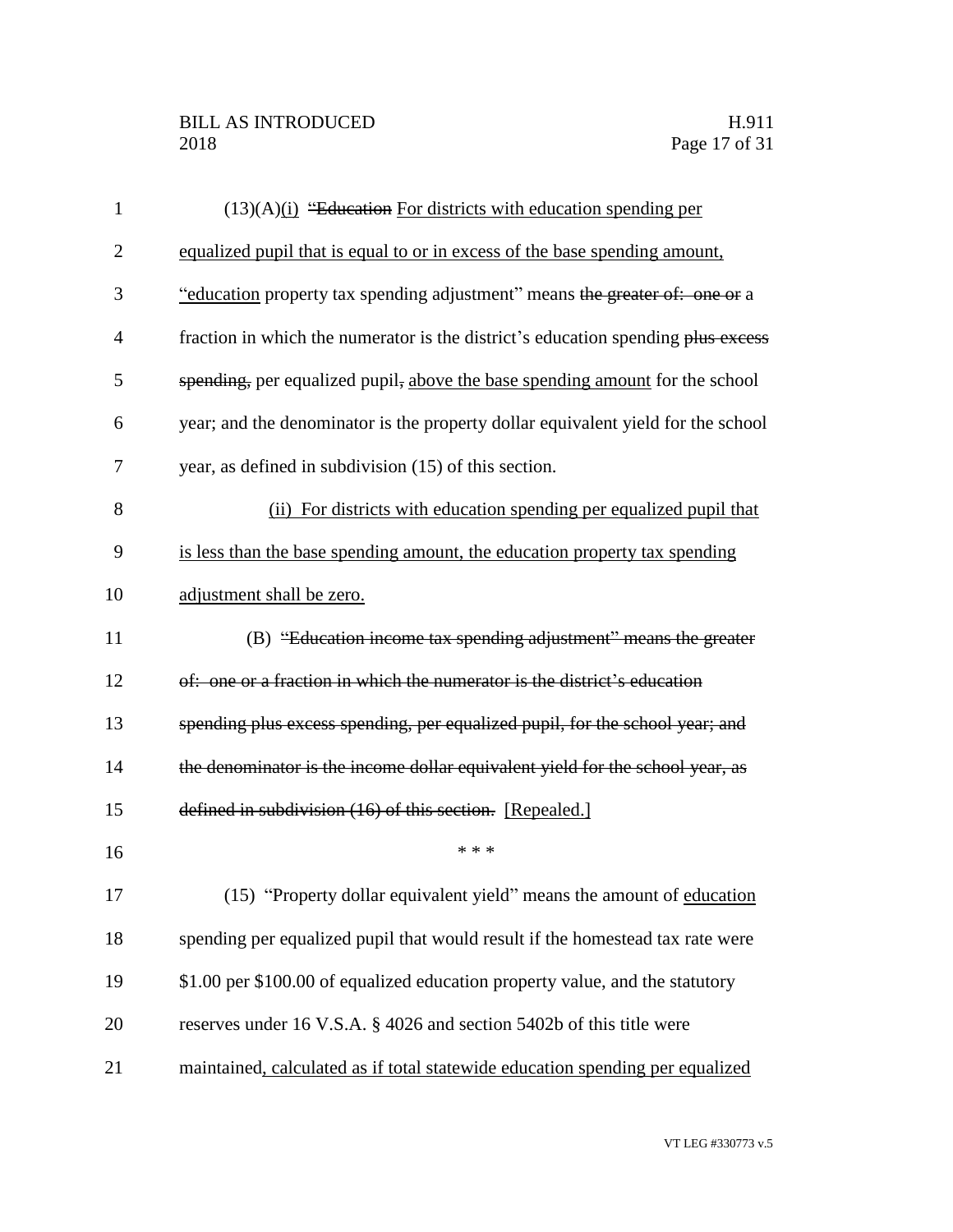| $\mathbf{1}$   | pupil were equal to the total statewide education spending per equalized pupil      |  |  |
|----------------|-------------------------------------------------------------------------------------|--|--|
| $\overline{2}$ | minus the total statewide base spending amount per equalized pupil.                 |  |  |
| 3              | (16) "Income dollar equivalent yield" means the amount of spending per              |  |  |
| $\overline{4}$ | equalized pupil that would result if the income percentage in subdivision           |  |  |
| 5              | $6066(a)(2)$ of this title were 2.0 percent, and the statutory reserves under       |  |  |
| 6              | 16 V.S.A. § 4026 and section 5402b of this title were maintained. "Base             |  |  |
| 7              | income percentage" means a percentage set by the General Assembly each              |  |  |
| 8              | year under 32 V.S.A. § 5402b(b).                                                    |  |  |
| 9              | (17) "Base spending amount" means the amount that results from the                  |  |  |
| 10             | following calculation:                                                              |  |  |
| 11             | (A) the sum of the total projected Education Fund revenue sources                   |  |  |
| 12             | under 16 V.S.A. $\S$ 4025(a)(1)-(8) for the following fiscal year, plus any surplus |  |  |
| 13             | from the prior fiscal year, minus the total projected amount of revenue raised      |  |  |
| 14             | by the statewide education homestead tax in the following fiscal year; minus        |  |  |
| 15             | an amount equal to the projected Education Fund expenditures<br>(B)                 |  |  |
| 16             | for the following fiscal year, minus the projected education payments under         |  |  |
| 17             | 16 V.S.A. § 4028 for the following fiscal year, and minus any projected             |  |  |
| 18             | transfer to the Education Fund Budget Stabilization Reserve Fund established        |  |  |
| 19             | <u>under 16 V.S.A. § 4026; plus</u>                                                 |  |  |
| 20             | (C) the projected amount of revenue raised by the statewide                         |  |  |
| 21             | education homestead tax that would result if the homestead tax rate were \$1.00     |  |  |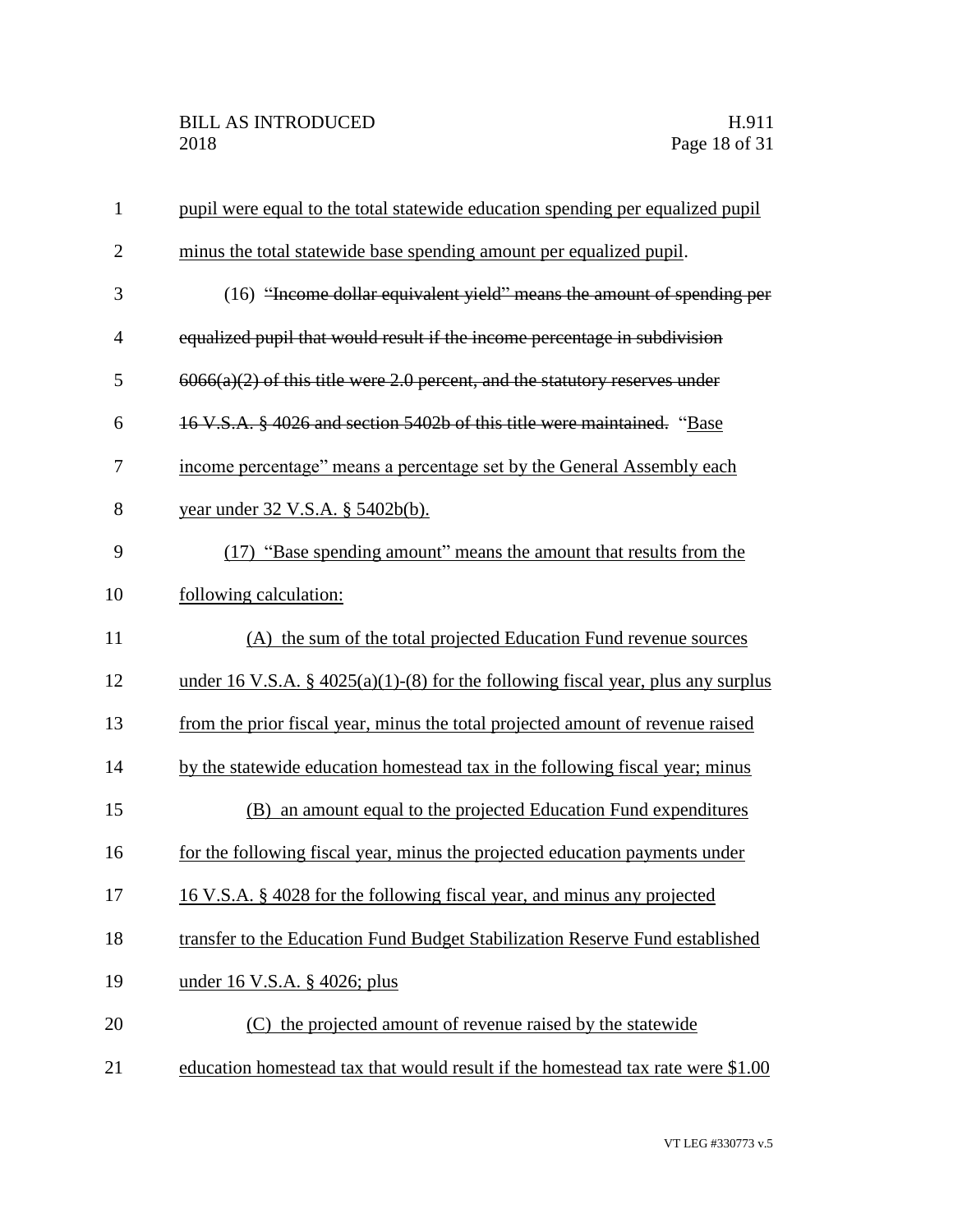| $\mathbf{1}$   | per \$100.00 of equalized education property value in the following fiscal year; |  |  |  |
|----------------|----------------------------------------------------------------------------------|--|--|--|
| 2              | divided by                                                                       |  |  |  |
| 3              | the total projected count of equalized pupils in the following<br>(1)            |  |  |  |
| $\overline{4}$ | fiscal year.                                                                     |  |  |  |
| 5              | * * *                                                                            |  |  |  |
| 6              | Sec. 11. 32 V.S.A. § 5402 is amended to read:                                    |  |  |  |
| 7              | § 5402. EDUCATION PROPERTY TAX LIABILITY                                         |  |  |  |
| 8              | (a) A statewide education tax is imposed on all nonresidential and               |  |  |  |
| 9              | homestead property at the following rates:                                       |  |  |  |
| 10             | (1) The tax rate for nonresidential property shall be \$1.59 per \$100.00.       |  |  |  |
| 11             | (2) The tax rate for homestead property shall be $$1.00$ multiplied by plus      |  |  |  |
| 12             | the education property tax spending adjustment for the municipality per          |  |  |  |
| 13             | \$100.00 of equalized education property value as most recently determined       |  |  |  |
| 14             | under section 5405 of this title. The homestead property tax rate for each       |  |  |  |
| 15             | municipality which that is a member of a union or unified union school district  |  |  |  |
| 16             | shall be calculated as required under subsection (e) of this section.            |  |  |  |
| 17             | (b) The statewide education tax shall be calculated as follows:                  |  |  |  |
| 18             | * * *                                                                            |  |  |  |
| 19             | (2) Taxes assessed under this section shall be assessed and collected in         |  |  |  |
| 20             | the same manner as taxes assessed under chapter 133 of this title with no tax    |  |  |  |
| 21             | classification other than as homestead or nonresidential property; provided,     |  |  |  |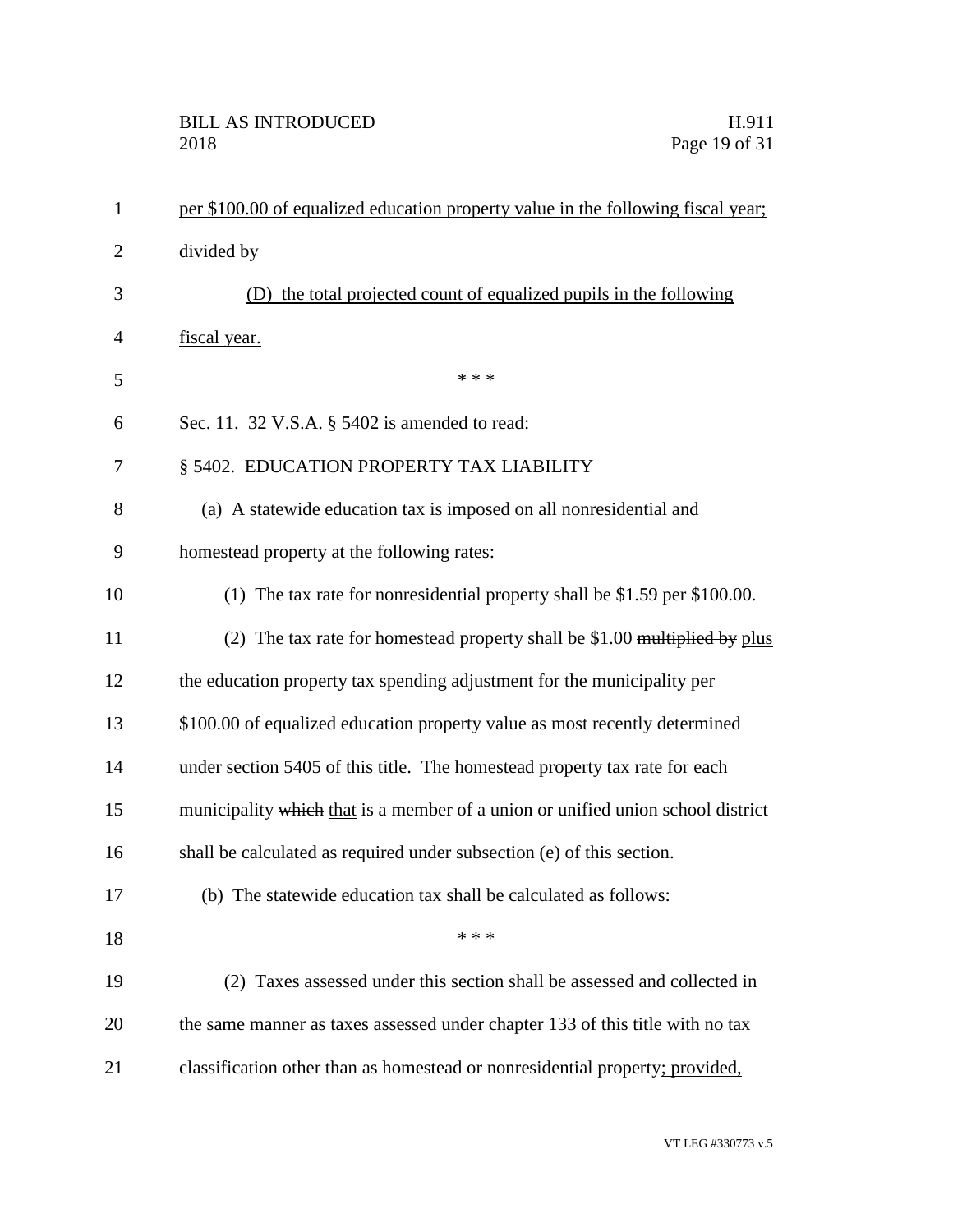| however, that the tax levied under this chapter shall be billed to each taxpayer            |  |  |  |
|---------------------------------------------------------------------------------------------|--|--|--|
| by the municipality separately from any other tax assessed and collected under              |  |  |  |
| chapter 133.                                                                                |  |  |  |
| * * *                                                                                       |  |  |  |
| Sec. 12. 32 V.S.A. § 5402b is amended to read:                                              |  |  |  |
| § 5402b. STATEWIDE EDUCATION TAX YIELDS;                                                    |  |  |  |
| RECOMMENDATION OF THE COMMISSIONER                                                          |  |  |  |
| (a) Annually, no later than on or before December 1, the Commissioner of                    |  |  |  |
| Taxes, after consultation with the Secretary of Education, the Secretary of                 |  |  |  |
| Administration, and the Joint Fiscal Office, shall calculate and recommend a                |  |  |  |
| property dollar equivalent yield, an income dollar equivalent yield a base                  |  |  |  |
| income percentage, and a nonresidential property tax rate for the following                 |  |  |  |
| fiscal year. In making these calculations, the Commissioner shall assume:                   |  |  |  |
| (1) the homestead base tax rate in subdivision $5402(a)(2)$ of this title is                |  |  |  |
| \$1.00 per \$100.00 of equalized education property value;                                  |  |  |  |
| (2) the applicable base income percentage in subdivision $6066(a)(2)$                       |  |  |  |
| $\frac{5401(16)}{20}$ of this title is 2.0 the same that was used in the prior fiscal year; |  |  |  |
| (3) the statutory reserves under 16 V.S.A. $\S$ 4026 and this section were                  |  |  |  |
| maintained at five percent; and                                                             |  |  |  |
| (4) the percentage change in the median average education tax bill                          |  |  |  |
| applied to nonresidential property, and the percentage change in the median                 |  |  |  |
|                                                                                             |  |  |  |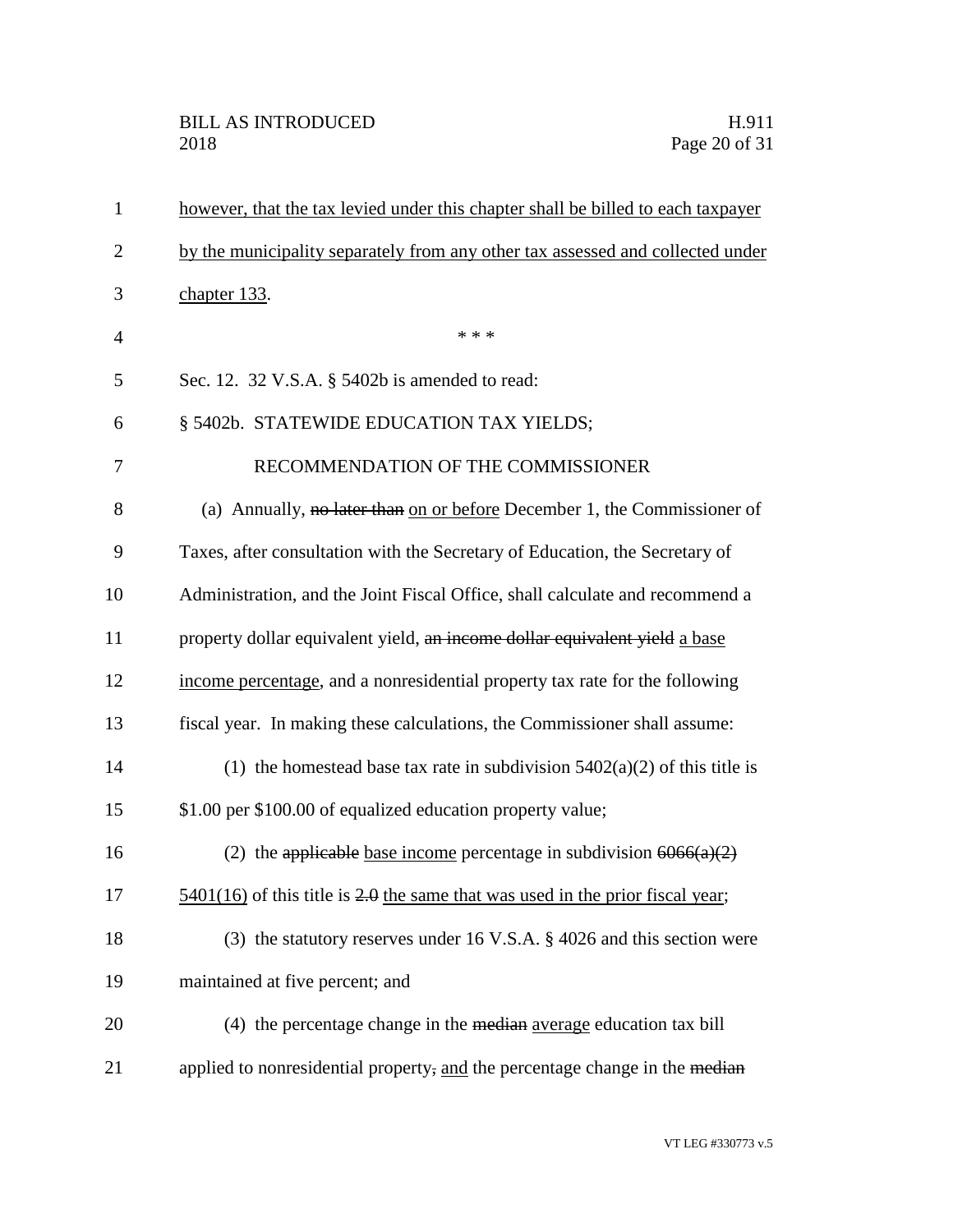| $\mathbf{1}$   | average education tax bill of homestead property, and the percentage change in |  |  |  |
|----------------|--------------------------------------------------------------------------------|--|--|--|
| $\overline{2}$ | the median average education tax bill for taxpayers who claim an adjustment    |  |  |  |
| 3              | under subsection $6066(a)$ of this title are equal.                            |  |  |  |
| 4              | (b) For each fiscal year, the General Assembly shall set a property dollar     |  |  |  |
| 5              | equivalent yield and an income dollar equivalent yield, and a base income      |  |  |  |
| 6              | percentage consistent with the definitions in this chapter.                    |  |  |  |
| 7              | * * *                                                                          |  |  |  |
| 8              | (d) Annually, on or about January 15, the Joint Fiscal Office and Secretary    |  |  |  |
| 9              | of Administration shall provide to the Emergency Board a calculation of the    |  |  |  |
| 10             | base spending amount for the upcoming fiscal year. The Emergency Board         |  |  |  |
| 11             | shall review the calculation at its January meeting and shall adopt a base     |  |  |  |
| 12             | spending amount for the upcoming fiscal year.                                  |  |  |  |
| 13             | *** Property Tax Adjustments ***                                               |  |  |  |
| 14             | Sec. 13. 32 V.S.A. § 6066 is amended to read:                                  |  |  |  |
| 15             | § 6066. COMPUTATION OF ADJUSTMENT                                              |  |  |  |
| 16             | (a) An eligible claimant who owned the homestead on April 1 of the year in     |  |  |  |
| 17             | which the claim is filed shall be entitled to an adjustment amount determined  |  |  |  |
| 18             | as follows:                                                                    |  |  |  |
| 19             | $(1)(A)$ For a claimant with household income of \$90,000.00 or more:          |  |  |  |
| 20             | (i) the statewide education tax rate, multiplied by the equalized              |  |  |  |
| 21             | value of the housesite in the taxable year;                                    |  |  |  |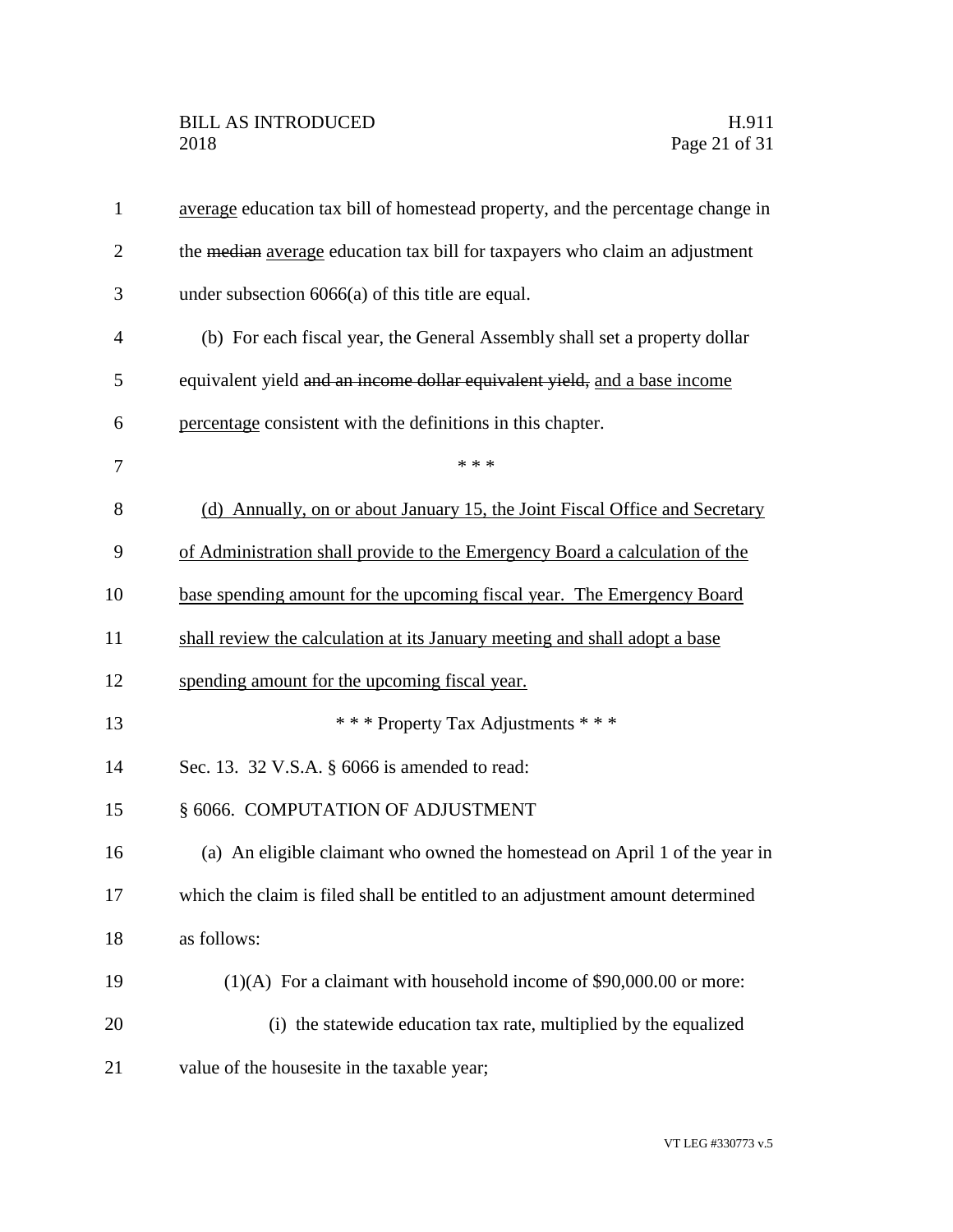| $\mathbf{1}$   | (ii) minus (if less) the sum of:                                                  |
|----------------|-----------------------------------------------------------------------------------|
| $\overline{2}$ | (I) the income percentage of household income for the taxable                     |
| 3              | year; plus                                                                        |
| $\overline{4}$ | (II) the statewide education tax rate, multiplied by the                          |
| 5              | equalized value of the housesite in the taxable year in excess of \$250,000.00.   |
| 6              | (B) For a claimant with household income of less than \$90,000.00                 |
| 7              | but more than \$47,000.00, the statewide education tax rate, multiplied by the    |
| 8              | equalized value of the housesite in the taxable year, minus (if less) the sum of: |
| 9              | (i) the income percentage of household income for the taxable                     |
| 10             | year; plus                                                                        |
| 11             | (ii) the statewide education tax rate, multiplied by the equalized                |
| 12             | value of the housesite in the taxable year in excess of \$500,000.00              |
| 13             | \$400,000.00.                                                                     |
| 14             | (C) For a claimant whose household income does not exceed                         |
| 15             | \$47,000.00, the statewide education tax rate, multiplied by the equalized value  |
| 16             | of the housesite in the taxable year, minus the lesser of:                        |
| 17             | (i) the sum of the income percentage of household income for the                  |
| 18             | taxable year plus the statewide education tax rate, multiplied by the equalized   |
| 19             | value of the housesite in the taxable year in excess of \$500,000.00              |
| 20             | \$400,000.00; or                                                                  |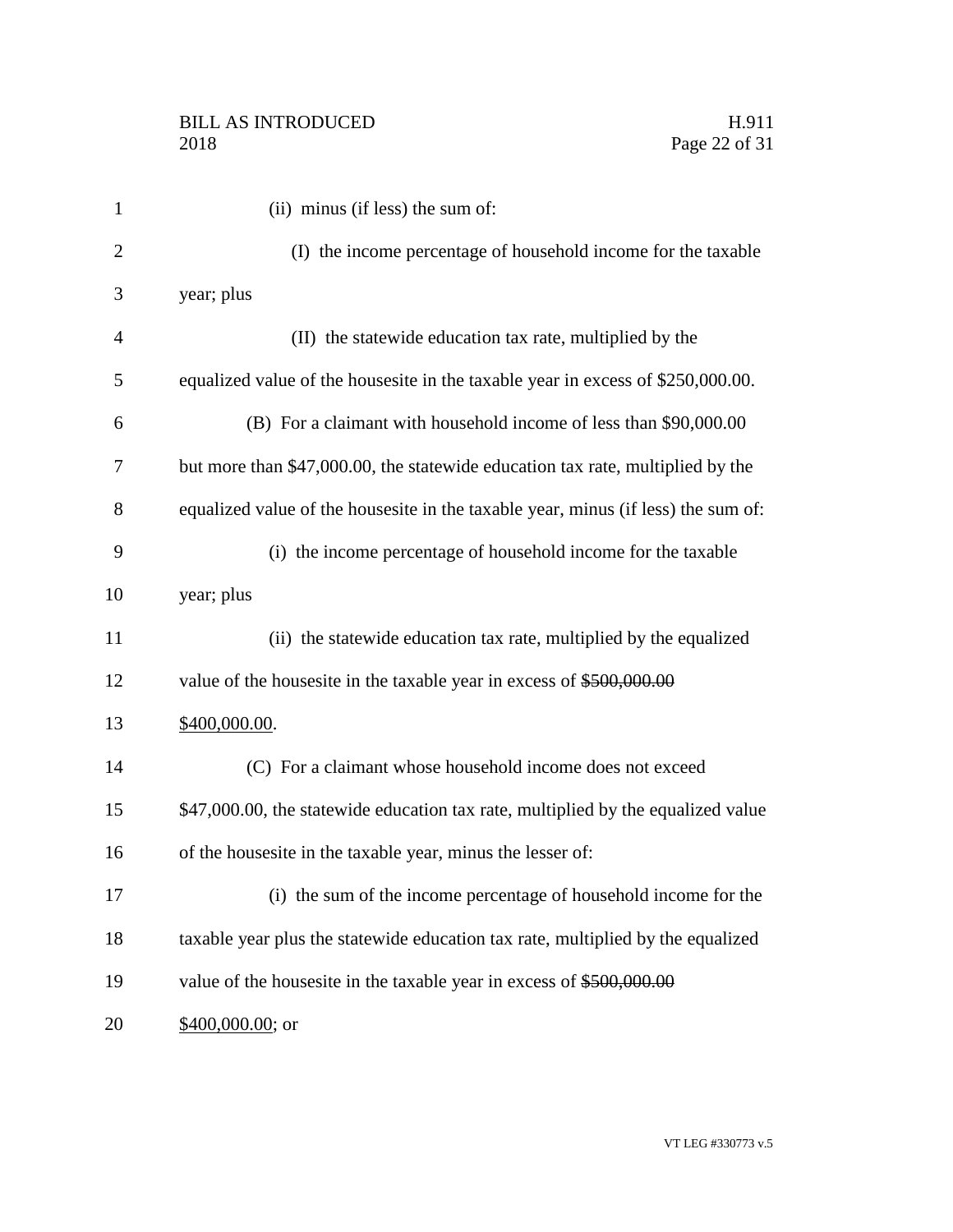# BILL AS INTRODUCED H.911<br>2018 Page 23 of 31

| $\mathbf{1}$   | (ii) the statewide education tax rate, multiplied by the equalized            |  |  |  |
|----------------|-------------------------------------------------------------------------------|--|--|--|
| $\overline{2}$ | value of the housesite in the taxable year reduced by \$15,000.00.            |  |  |  |
| 3              | (2) "Income percentage" in this section means two percent, the base           |  |  |  |
| 4              | income percentage adopted by the General Assembly for the fiscal year, plus   |  |  |  |
| 5              | the base income percentage multiplied by the education income property tax    |  |  |  |
| 6              | spending adjustment under subdivision $5401(13)(B)(A)$ of this title for the  |  |  |  |
| 7              | property tax year which that begins in the claim year for the municipality in |  |  |  |
| 8              | which the homestead residence is located.                                     |  |  |  |
| 9              | (3) A claimant whose household income does not exceed \$47,000.00             |  |  |  |
| 10             | shall also be entitled to an additional adjustment amount from the claimant's |  |  |  |
| 11             | municipal taxes for the upcoming fiscal year that is equal to the amount by   |  |  |  |
| 12             | which the municipal property taxes for the municipal fiscal year which that   |  |  |  |
| 13             | began in the taxable year upon the claimant's housesite, reduced by the       |  |  |  |
| 14             | adjustment amount determined under subdivisions (1) and (2) of this           |  |  |  |
| 15             | subsection, exceeds a percentage of the claimant's household income for the   |  |  |  |
| 16             | taxable year as follows:                                                      |  |  |  |
| 17             | If household income (rounded to<br>then the taxpayer is entitled to           |  |  |  |
| 18             | the nearest dollar) is:<br>credit for the reduced property tax in             |  |  |  |
| 19             | excess of this percent of that income:                                        |  |  |  |
| 20             | $$0.00 - 9,999.00$<br>2.01.50                                                 |  |  |  |
| 21             | $$10,000.00 - 24,999.00$<br>4.53.00                                           |  |  |  |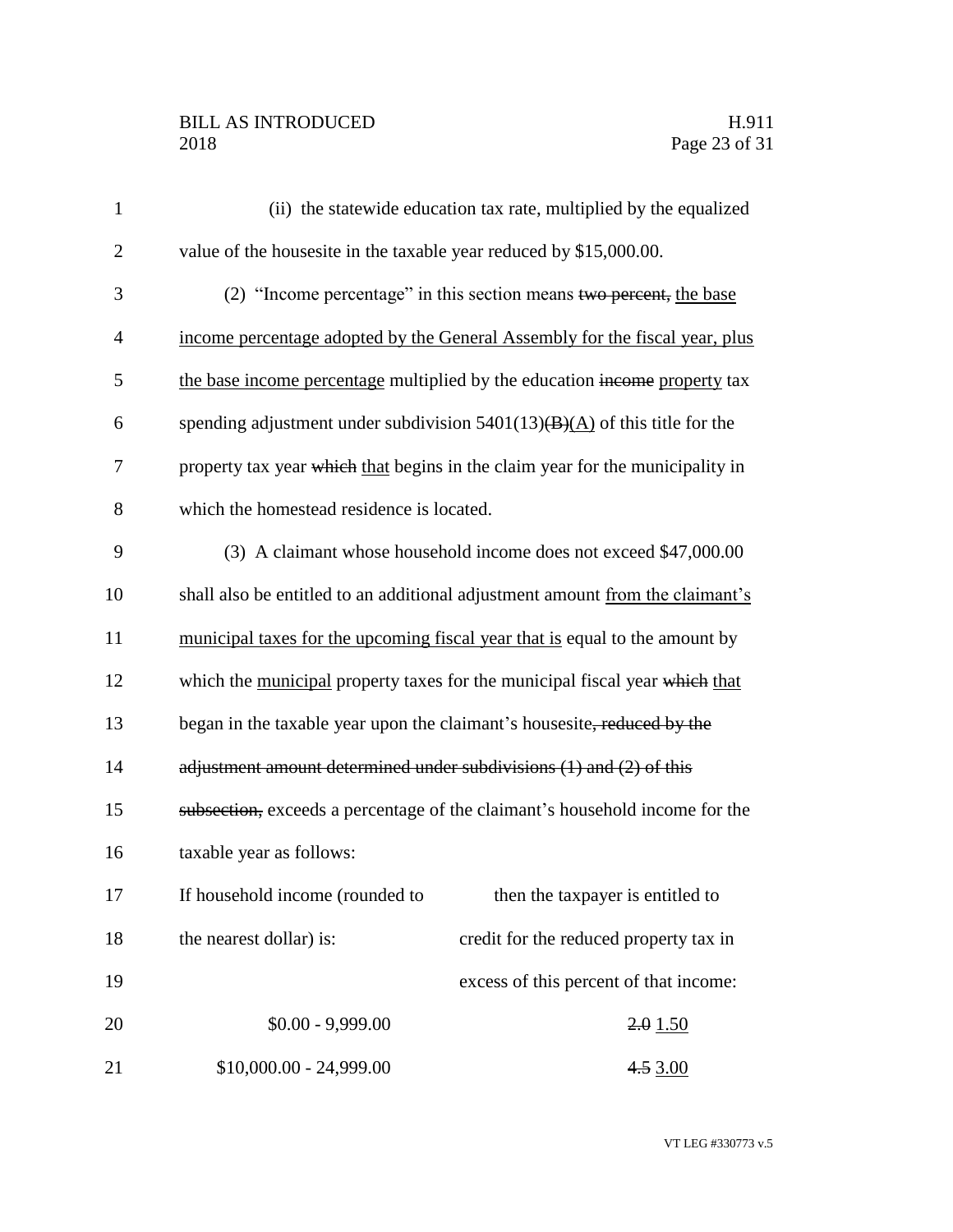| $\mathbf{1}$   | $$25,000.00 - 47,000.00$        | 5.03.00                                                                                        |  |  |
|----------------|---------------------------------|------------------------------------------------------------------------------------------------|--|--|
| $\mathbf{2}$   |                                 | (4) A claimant whose household income does not exceed \$47,000.00                              |  |  |
| 3              |                                 | shall also be entitled to an additional adjustment amount from the claimant's                  |  |  |
| $\overline{4}$ |                                 | statewide education tax for the upcoming fiscal year that is equal to the amount               |  |  |
| 5              |                                 | by which the education property tax for the municipal fiscal year that began in                |  |  |
| 6              |                                 | the taxable year upon the claimant's housesite, reduced by the adjustment                      |  |  |
| 7              |                                 | amount determined under subdivisions (1) and (2) of this subsection, exceeds a                 |  |  |
| 8              |                                 | percentage of the claimant's household income for the taxable year as follows:                 |  |  |
| 9              | If household income (rounded to | then the taxpayer is entitled to                                                               |  |  |
| 10             | the nearest dollar) is:         | credit for the reduced property tax in                                                         |  |  |
| 11             |                                 | excess of this percent of that income:                                                         |  |  |
| 12             | $$0.00 - 9,999.00$              | 0.5                                                                                            |  |  |
| 13             | $$10,000.00 - 24,999.00$        | 1.5                                                                                            |  |  |
| 14             | $$25,000.00 - 47,000.00$        | 2.0                                                                                            |  |  |
| 15             |                                 | $\left(\frac{4}{5}\right)$ In no event shall the credit provided for in subdivision (3) or (4) |  |  |
| 16             |                                 | of this subsection exceed the amount of the reduced property tax.                              |  |  |
| 17             |                                 | * * *                                                                                          |  |  |
| 18             |                                 | Sec. 14. 32 V.S.A. $\S$ 6066a(f) is amended to read:                                           |  |  |
| 19             | (f) Property tax bills.         |                                                                                                |  |  |
| 20             |                                 | (1) For taxpayers and amounts stated in the notice to towns on July 1,                         |  |  |
| 21             |                                 | municipalities shall create and send to taxpayers a homestead property tax bill,               |  |  |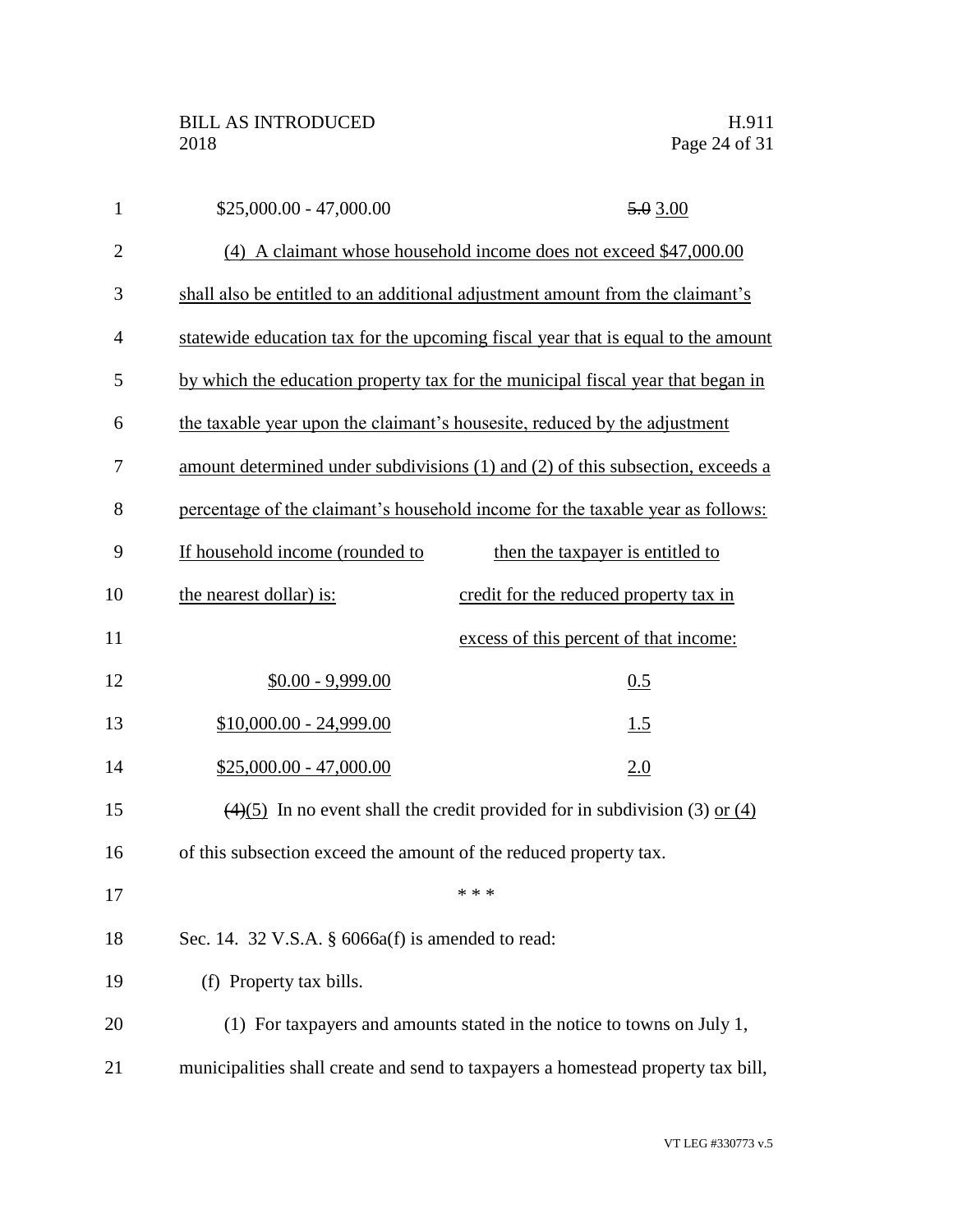| $\mathbf{1}$   | instead of the bill required under subdivision $5402(b)(1)$ of this title, providing |
|----------------|--------------------------------------------------------------------------------------|
| $\overline{2}$ | the total amount allocated to payment of homestead education property tax            |
| 3              | liabilities and notice of the balance due. Nothing in this subdivision, however,     |
| $\overline{4}$ | shall be interpreted as altering the requirement under subdivision $5402(b)(1)$ of   |
| 5              | this title that the statewide education homestead tax be billed separately from      |
| 6              | any other tax. Municipalities shall apply the amount allocated under this            |
| 7              | chapter to current-year property taxes in equal amounts to each of the               |
| 8              | taxpayers' property tax installments that include education taxes.                   |
| 9              | Notwithstanding section 4772 of this title, if a town issues a corrected bill as a   |
| 10             | result of the November 1 notice sent by the Commissioner under subsection (a)        |
| 11             | of this section, issuance of such the corrected new bill does not extend the time    |
| 12             | for payment of the original bill, nor relieve the taxpayer of any interest or        |
| 13             | penalties associated with the original bill. If the corrected bill is less than the  |
| 14             | original bill, and there are also no unpaid eurrent year current-year taxes,         |
| 15             | interest, or penalties and no past year past-year delinquent taxes or penalties      |
| 16             | and interest charges, any overpayment shall be reflected on the corrected tax        |
| 17             | bill and refunded to the taxpayer.                                                   |
| 18             | * * *                                                                                |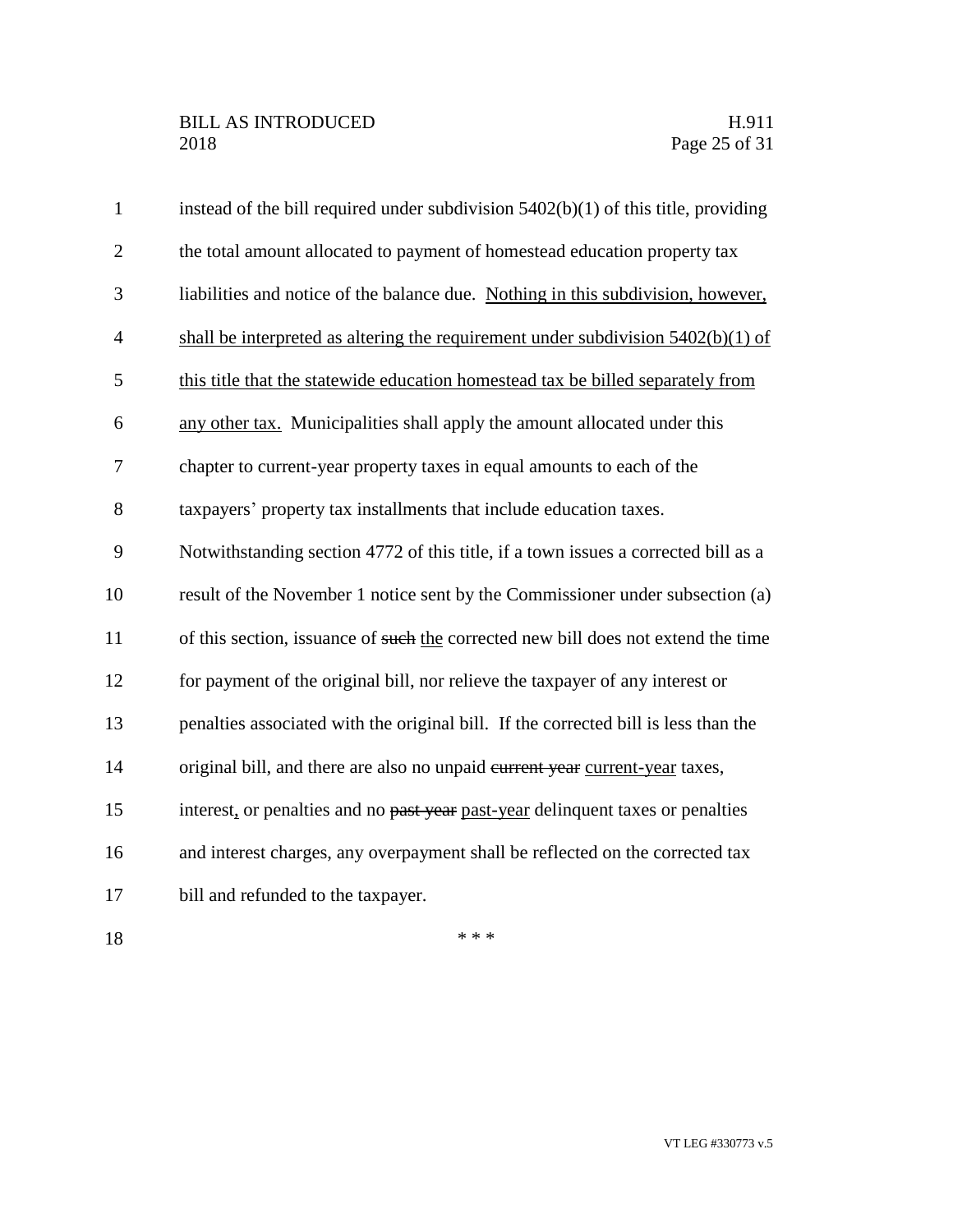Sec. 14a. 32 V.S.A. § 6067 is amended to read: § 6067. CREDIT LIMITATIONS Only one individual per household per taxable year shall be entitled to a benefit under this chapter. An individual who received a homestead exemption or adjustment with respect to property taxes assessed by another state for the taxable year shall not be entitled to receive an adjustment under this chapter. No taxpayer shall receive an adjustment under subsection 6066(b) of this title 8 in excess of \$3,000.00. No taxpayer shall receive total adjustments under this chapter in excess of \$8,000.00 related to any one property tax year an adjustment under 6066(a)(3) of this title greater than \$2,400.00 or cumulative 11 adjustment under  $6066(a)(1)-(2)$  and (4) of this title greater than \$5,600.00. \* \* \* Yield, Applicable Percentage and Nonresidential Rate for Fiscal Year 2019 \* \* \* Sec. 15. PROPERTY DOLLAR EQUIVALENT YIELD AND BASE 15 INCOME PERCENTAGE FOR FISCAL YEAR 2019 (a) Pursuant to 32 V.S.A. § 5402b(b), for fiscal year 2019 only, the 17 property dollar equivalent yield shall be \$8,500.00. (b) Notwithstanding any other provision of law, for fiscal year 2019 only, 19 the base income percentage under 32 V.S.A. § 5401(16) shall be 1.66 percent.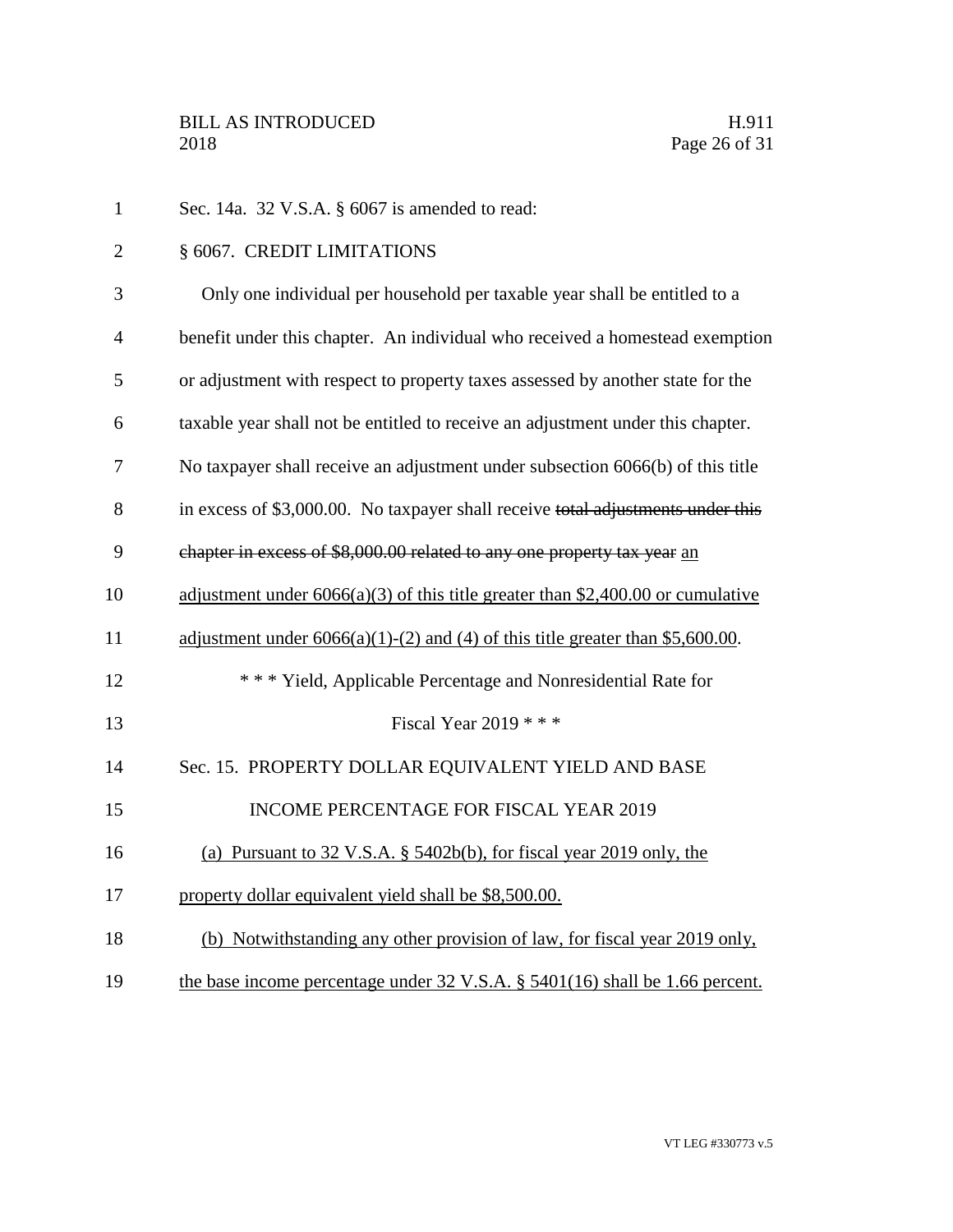| $\mathbf{1}$   | Sec. 16. NONRESIDENTIAL PROPERTY TAX RATE FOR FISCAL YEAR                   |
|----------------|-----------------------------------------------------------------------------|
| $\overline{2}$ | 2019                                                                        |
| 3              | Notwithstanding any other provision of law, for fiscal year 2019 only, the  |
| $\overline{4}$ | nonresidential education property tax imposed under 32 V.S.A. § 5402(a)(2)  |
| 5              | shall be \$1.591 per \$100.00.                                              |
| 6              | *** Excess Spending ***                                                     |
| 7              | Sec. 17. REPEALS                                                            |
| 8              | The following are repealed:                                                 |
| 9              | $(1)$ 16 V.S.A. § 4001(6)(B) (definition of education spending for the      |
| 10             | purpose of excess spending).                                                |
| 11             | $(2)$ 32 V.S.A. § 5401(12) (excess spending penalty).                       |
| 12             | Sec. 18. 16 V.S.A. $\S$ 4011(i) is amended to read:                         |
| 13             | (i) Annually, by on or before October 1, the Secretary shall send to school |
| 14             | boards for inclusion in town reports and publish on the Agency website the  |
| 15             | following information:                                                      |
| 16             | (1) the statewide average district spending per equalized pupil for the     |
| 17             | current fiscal year; and 125 percent of that average spending; and          |
| 18             | (2) a statewide comparison of student-teacher ratios among schools that     |
| 19             | are similar in number of students and number of grades.                     |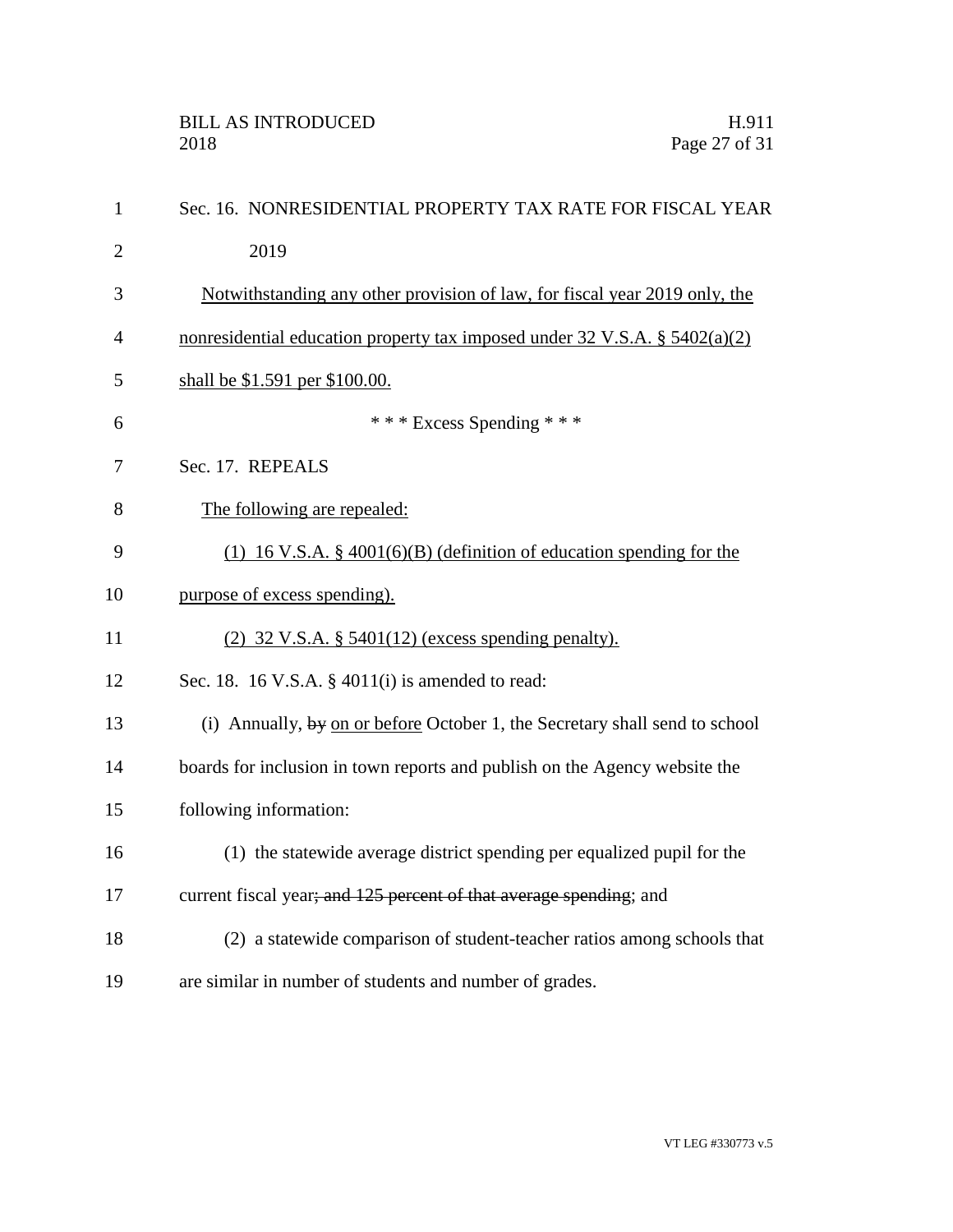| $\mathbf{1}$   | Sec. 19. 24 V.S.A. § 2804(b) is amended to read:                                 |
|----------------|----------------------------------------------------------------------------------|
| $\overline{2}$ | (b) If a reserve fund is established under subsection (a) of this section to     |
| 3              | pay a school district's future school capital construction costs approved under  |
| $\overline{4}$ | 16 V.S.A. chapter 123, any funds raised by the district as part of its education |
| 5              | spending to pay for those future costs shall be considered "approved school      |
| 6              | eapital construction spending" in calculating excess spending under 32 V.S.A.    |
| 7              | § 5401(12). Districts shall submit to the Agency of Education annually a         |
| 8              | report of deposits into and expenditures from a school capital construction      |
| 9              | reserve fund. If the Agency of Education determines that any amount in the       |
| 10             | reserve fund has not been used for approved school capital construction within   |
| 11             | five years after deposit into the fund, then 150 percent of that amount shall be |
| 12             | added to the district's education spending in the then-current year for purposes |
| 13             | of calculating the excess spending penalty. The definitions in 16 V.S.A.         |
| 14             | chapter 133 shall apply to this subsection.                                      |
| 15             | *** Teachers' Normal Retirement ***                                              |
| 16             | Sec. 20. 16 V.S.A. § 4001 is amended to read:                                    |
| 17             | § 4001. DEFINITIONS                                                              |
| 18             | As used in this chapter:                                                         |
| 19             | * * *                                                                            |
| 20             | (6) "Education spending" means the amount of the school district                 |
| 21             | budget, any assessment for a joint contract school, career technical center      |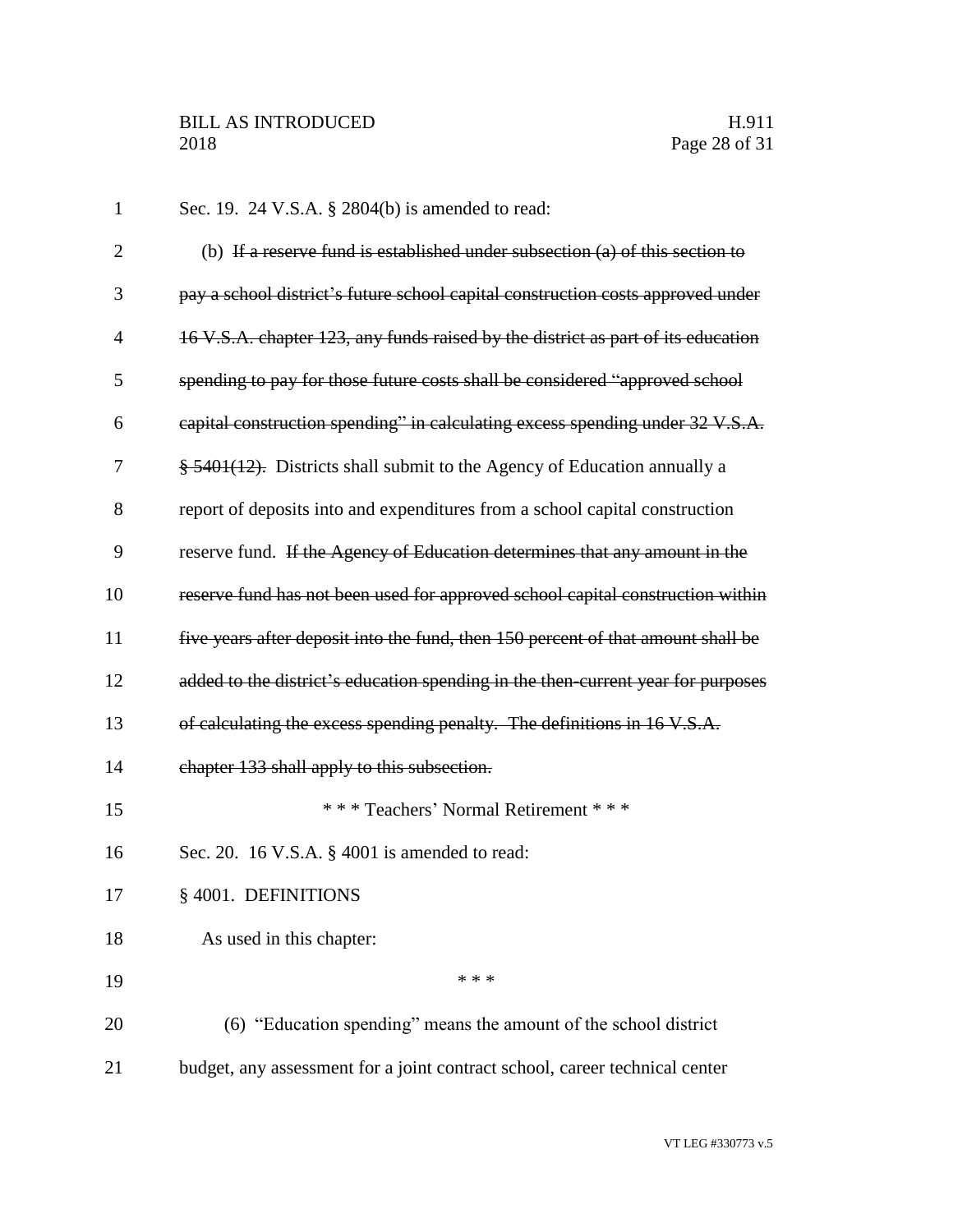| $\mathbf{1}$   | payments made on behalf of the district under subsection 1561(b) of this title,      |
|----------------|--------------------------------------------------------------------------------------|
| $\overline{2}$ | and any amount added to pay a deficit pursuant to 24 V.S.A. § 1523(b) that is        |
| 3              | paid for by the school district, and the portion of the payments to the Vermont      |
| $\overline{4}$ | Teachers' Retirement Fund for the normal contribution made in accordance             |
| 5              | with subsection 1944(c) of this title, which is attributable to the school district, |
| 6              | but excluding any portion of the school budget paid for from any other sources       |
| 7              | such as endowments, parental fund raising fund-raising, federal funds,               |
| 8              | nongovernmental grants, or other State funds such as special education funds         |
| 9              | paid under chapter 101 of this title.                                                |
| 10             | * * *                                                                                |
| 11             | *** Repeal of Act 46 Rate Limitations ***                                            |
| 12             | Sec. 21. ACT 46 TAX RATE LIMITATIONS                                                 |
| 13             | (a) "Five percent provision" means collectively the provisions in 2010 Acts          |
| 14             | and Resolves No. 153, 2012 Acts and Resolves No.156, and 2015 Acts and               |
| 15             | Resolves No. 46, limiting a town's equalized homestead property tax rate             |
| 16             | increase or decrease and related household income percentage adjustments to          |
| 17             | five percent in a single year during the years in which the corresponding tax        |
| 18             | rate reductions apply to a new union school district's equalized unified             |
| 19             | homestead property tax rate.                                                         |
| 20             | (b) Notwithstanding any other provision of law, for the Sunderland School            |
| 21             | District, Mt. Tabor School District, and any district that does not operate a        |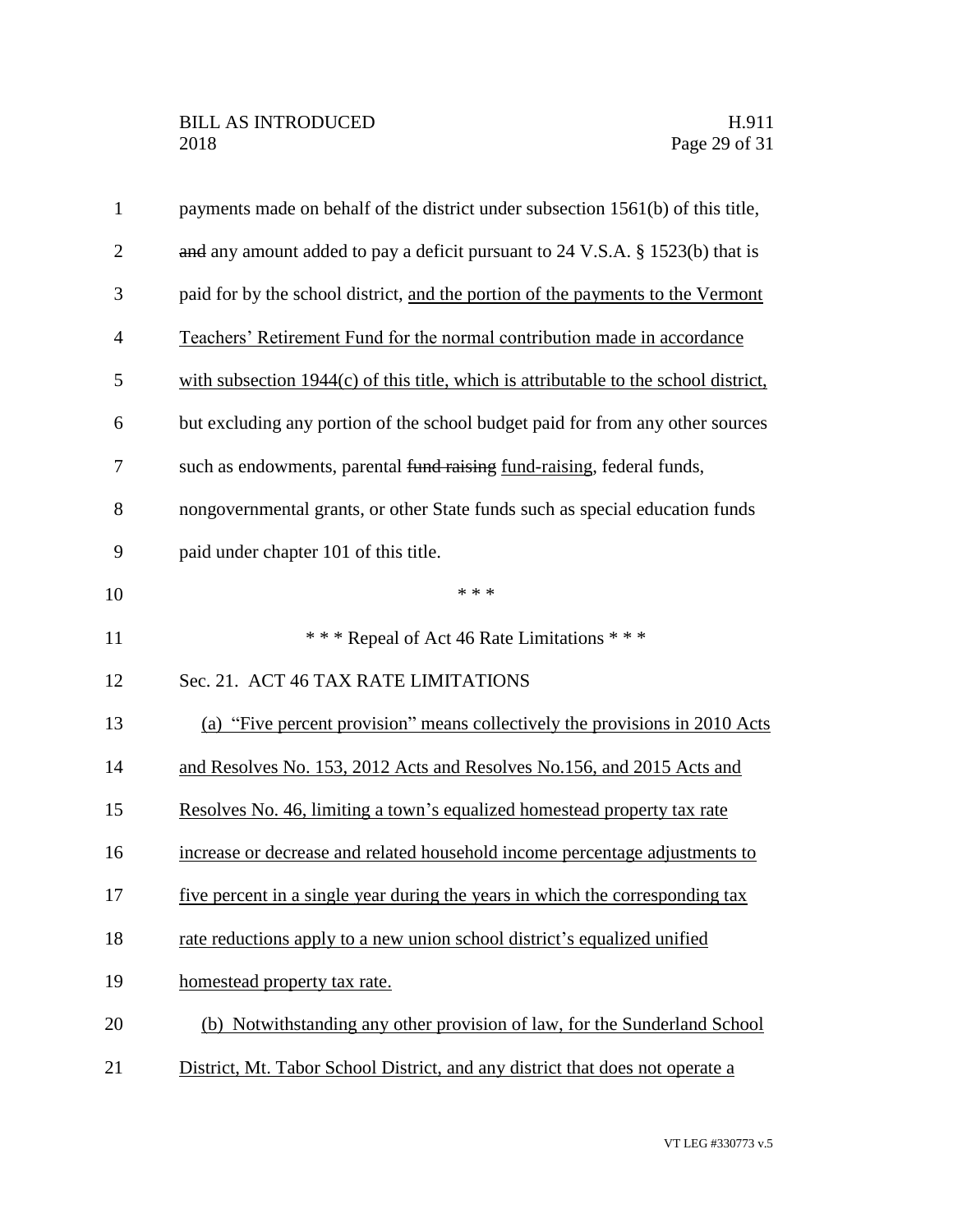| $\mathbf{1}$   | school, and pays tuition for all resident students in kindergarten through grade |
|----------------|----------------------------------------------------------------------------------|
| $\overline{2}$ | 12, and that merged operations by July 1, 2019 under Act 46 of 2015 into a       |
| 3              | district that does not operate a school, the five percent provision shall not be |
| $\overline{4}$ | applied to limit any reduction in that district's equalized homestead property   |
| 5              | tax rate or related household income percentage adjustments. For any other       |
| 6              | school district, the five percent provision shall not apply.                     |
| 7              | *** Effective Dates; Transition ***                                              |
| 8              | Sec. 22. EFFECTIVE DATES AND TRANSITION                                          |
| 9              | (a) This section shall take effect on passage.                                   |
| 10             | (b) Notwithstanding 1 V.S.A. § 214, Secs. 1-6 (income tax changes) shall         |
| 11             | take effect retroactively on January 1, 2018 and apply to taxable year 2018 and  |
| 12             | after.                                                                           |
| 13             | (c) Notwithstanding 1 V.S.A. § 214, Sec. 6a (annual update of income tax         |
| 14             | link to the IRC) shall take effect retroactively on January 1, 2017 and apply to |
| 15             | taxable years beginning on January 1, 2017 and after.                            |
| 16             | (d) Notwithstanding 1 V.S.A. § 214, Sec. 7 (school income tax surcharge)         |
| 17             | shall take effect retroactively on January 1, 2018 and apply to taxable year     |
| 18             | 2018 and after. Notwithstanding any other provision of law, for taxable year     |
| 19             | 2018 only, no interest or penalty shall be assessed for the underpayment of      |
| 20             | estimated tax for any individual taxpayer resulting from a liability to pay the  |
| 21             | school income tax surcharge imposed under 32 V.S.A. § 5822a.                     |